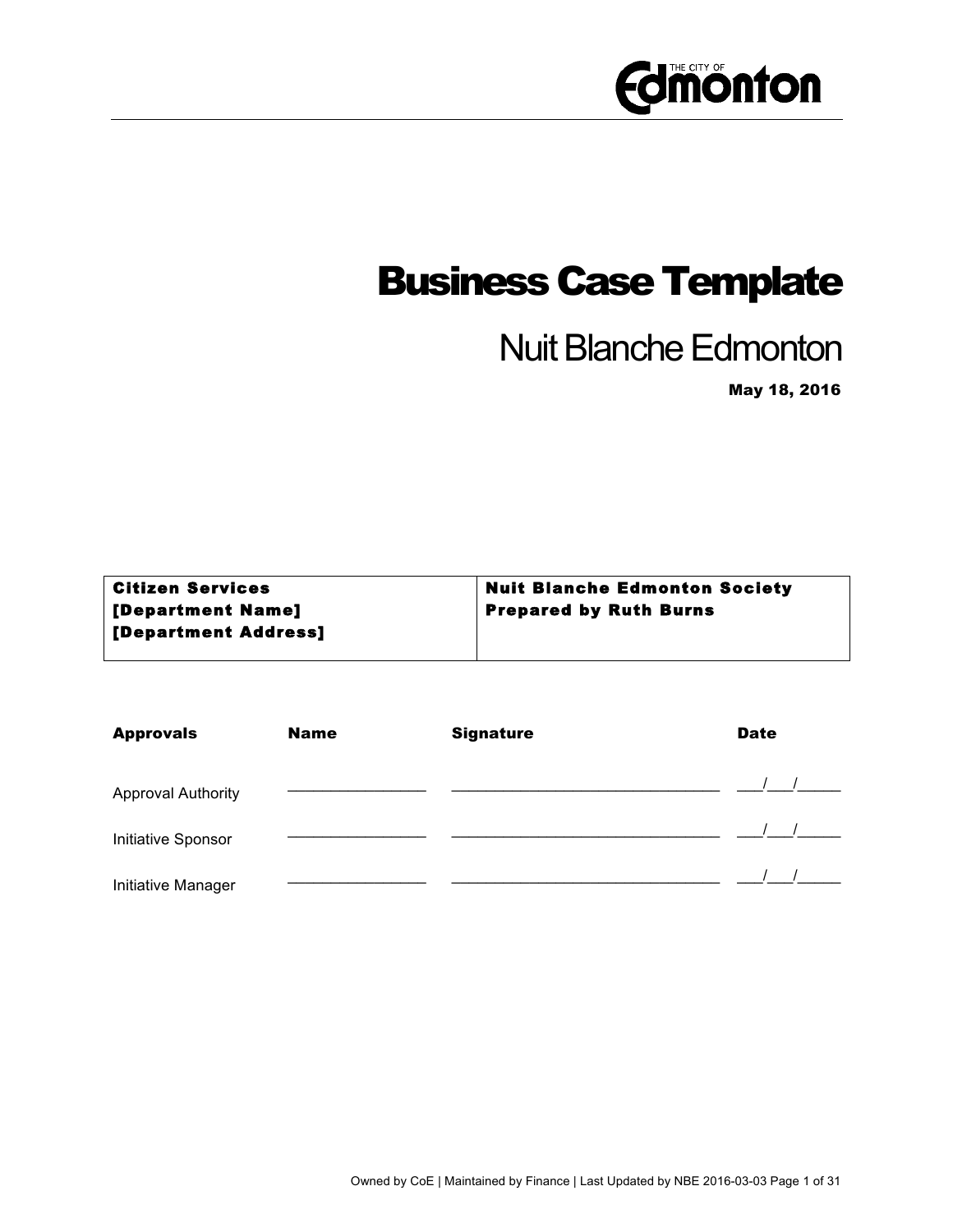## **Edimonton**

### TABLE OF CONTENTS

| $\boldsymbol{4}$<br><b>PROBLEM / OPPORTUNITY</b><br>5<br><b>CURRENT SITUATION</b><br>2.<br><b>INITIATIVE DESCRIPTION</b><br>$6\phantom{1}6$<br><b>INITIATIVE DESCRIPTION</b><br>6<br>$\bf 6$<br><b>ANTICIPATED OUTCOMES</b><br>$\overline{7}$<br>8<br><b>CRITICAL SUCCESS FACTORS</b><br><b>STRATEGIC ALIGNMENT</b><br>8<br>3.<br><b>GOAL FIVE:</b><br><b>GOAL SIX:</b><br>14<br><b>EDMONTON IS A SUSTAINABLE CITY</b><br><b>CONTEXT ANALYSIS</b><br>15<br>4.<br><b>ALTERNATIVES</b><br>16<br>5.<br>STAKEHOLDERS AND COMMUNITY ENGAGEMENT<br>17<br>6.<br>17<br><b>STAKEHOLDER IMPACT</b><br><b>COST BENEFITS</b><br>19<br>19<br><b>TANGIBLE BENEFITS</b><br>19<br><b>INTANGIBLE BENEFITS</b><br><b>COSTS</b><br>22<br><b>ASSUMPTIONS</b><br><b>RESOURCING</b><br>8.<br><b>KEY RISK(S) AND MITIGATING STRATEGY</b><br>9.<br>23<br><b>CONCLUSION AND RECOMMENDATIONS</b><br>10.<br>24 | 1. | <b>EXECUTIVE SUMMARY</b> | 4  |
|-------------------------------------------------------------------------------------------------------------------------------------------------------------------------------------------------------------------------------------------------------------------------------------------------------------------------------------------------------------------------------------------------------------------------------------------------------------------------------------------------------------------------------------------------------------------------------------------------------------------------------------------------------------------------------------------------------------------------------------------------------------------------------------------------------------------------------------------------------------------------------------|----|--------------------------|----|
|                                                                                                                                                                                                                                                                                                                                                                                                                                                                                                                                                                                                                                                                                                                                                                                                                                                                                     |    |                          |    |
|                                                                                                                                                                                                                                                                                                                                                                                                                                                                                                                                                                                                                                                                                                                                                                                                                                                                                     |    |                          |    |
| <b>SCOPE</b><br>7.                                                                                                                                                                                                                                                                                                                                                                                                                                                                                                                                                                                                                                                                                                                                                                                                                                                                  |    |                          |    |
|                                                                                                                                                                                                                                                                                                                                                                                                                                                                                                                                                                                                                                                                                                                                                                                                                                                                                     |    |                          |    |
|                                                                                                                                                                                                                                                                                                                                                                                                                                                                                                                                                                                                                                                                                                                                                                                                                                                                                     |    |                          |    |
|                                                                                                                                                                                                                                                                                                                                                                                                                                                                                                                                                                                                                                                                                                                                                                                                                                                                                     |    |                          |    |
|                                                                                                                                                                                                                                                                                                                                                                                                                                                                                                                                                                                                                                                                                                                                                                                                                                                                                     |    |                          |    |
|                                                                                                                                                                                                                                                                                                                                                                                                                                                                                                                                                                                                                                                                                                                                                                                                                                                                                     |    |                          |    |
|                                                                                                                                                                                                                                                                                                                                                                                                                                                                                                                                                                                                                                                                                                                                                                                                                                                                                     |    |                          | 13 |
|                                                                                                                                                                                                                                                                                                                                                                                                                                                                                                                                                                                                                                                                                                                                                                                                                                                                                     |    |                          | 14 |
|                                                                                                                                                                                                                                                                                                                                                                                                                                                                                                                                                                                                                                                                                                                                                                                                                                                                                     |    |                          |    |
|                                                                                                                                                                                                                                                                                                                                                                                                                                                                                                                                                                                                                                                                                                                                                                                                                                                                                     |    |                          |    |
|                                                                                                                                                                                                                                                                                                                                                                                                                                                                                                                                                                                                                                                                                                                                                                                                                                                                                     |    |                          |    |
|                                                                                                                                                                                                                                                                                                                                                                                                                                                                                                                                                                                                                                                                                                                                                                                                                                                                                     |    |                          |    |
|                                                                                                                                                                                                                                                                                                                                                                                                                                                                                                                                                                                                                                                                                                                                                                                                                                                                                     |    |                          |    |
|                                                                                                                                                                                                                                                                                                                                                                                                                                                                                                                                                                                                                                                                                                                                                                                                                                                                                     |    |                          |    |
|                                                                                                                                                                                                                                                                                                                                                                                                                                                                                                                                                                                                                                                                                                                                                                                                                                                                                     |    |                          |    |
|                                                                                                                                                                                                                                                                                                                                                                                                                                                                                                                                                                                                                                                                                                                                                                                                                                                                                     |    |                          |    |
|                                                                                                                                                                                                                                                                                                                                                                                                                                                                                                                                                                                                                                                                                                                                                                                                                                                                                     |    |                          | 21 |
|                                                                                                                                                                                                                                                                                                                                                                                                                                                                                                                                                                                                                                                                                                                                                                                                                                                                                     |    |                          |    |
|                                                                                                                                                                                                                                                                                                                                                                                                                                                                                                                                                                                                                                                                                                                                                                                                                                                                                     |    |                          | 23 |
|                                                                                                                                                                                                                                                                                                                                                                                                                                                                                                                                                                                                                                                                                                                                                                                                                                                                                     |    |                          |    |
|                                                                                                                                                                                                                                                                                                                                                                                                                                                                                                                                                                                                                                                                                                                                                                                                                                                                                     |    |                          |    |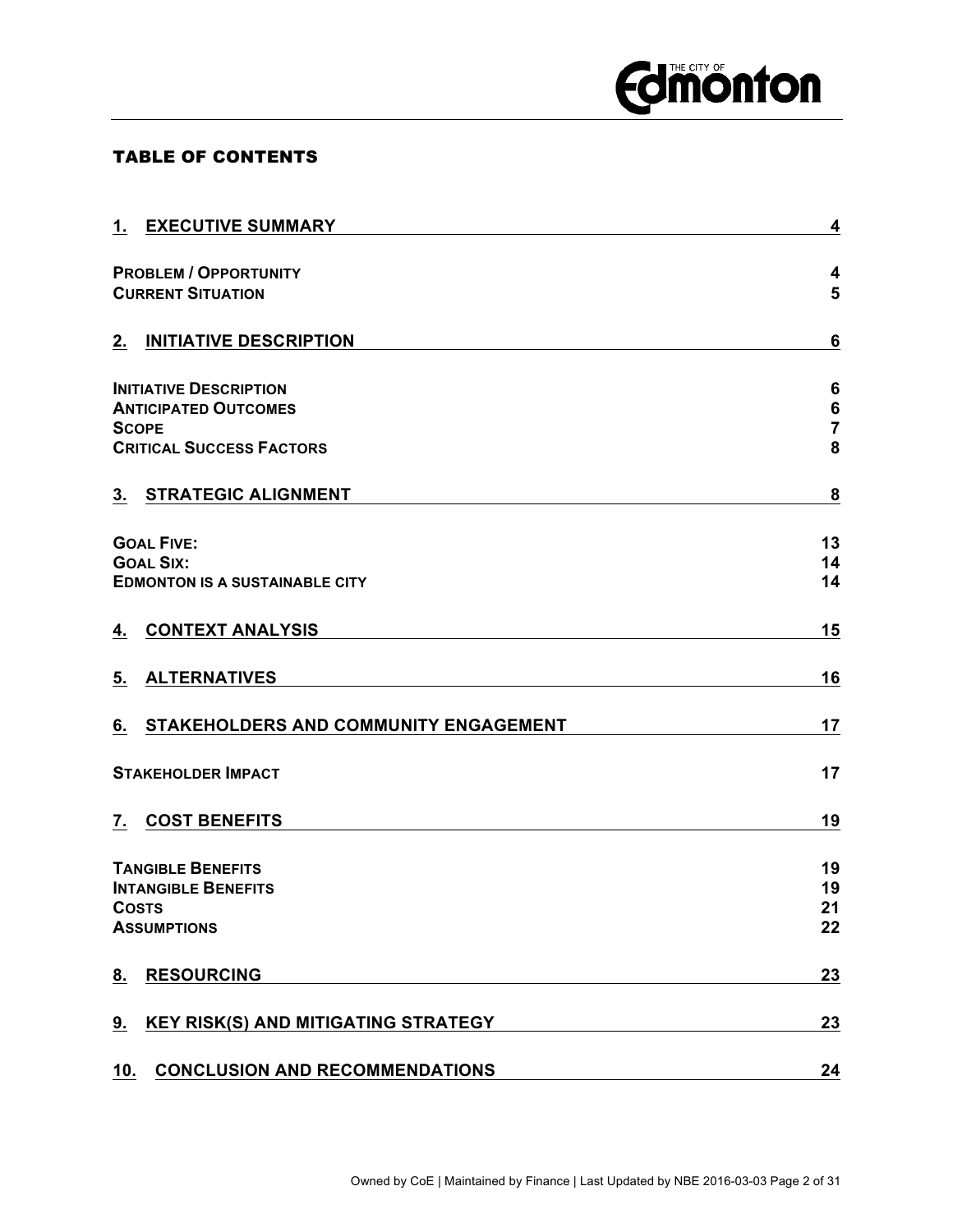# **Edition from Edition**

|     | <b>CONCLUSION</b><br><b>RECOMMENDATIONS</b><br><b>PROJECT RESPONSIBILITY AND ACCOUNTABILITY</b> | 24<br>24<br>24 |
|-----|-------------------------------------------------------------------------------------------------|----------------|
| 11. | <b>IMPLEMENTATION APPROACH</b>                                                                  | 24             |
| 12. | <b>REVIEW AND APPROVAL PROCESS</b>                                                              | 24             |
|     | <b>BUSINESS CASE SIGNOFF</b>                                                                    | 24             |
| 13. | <b>APPENDICES</b>                                                                               | 25             |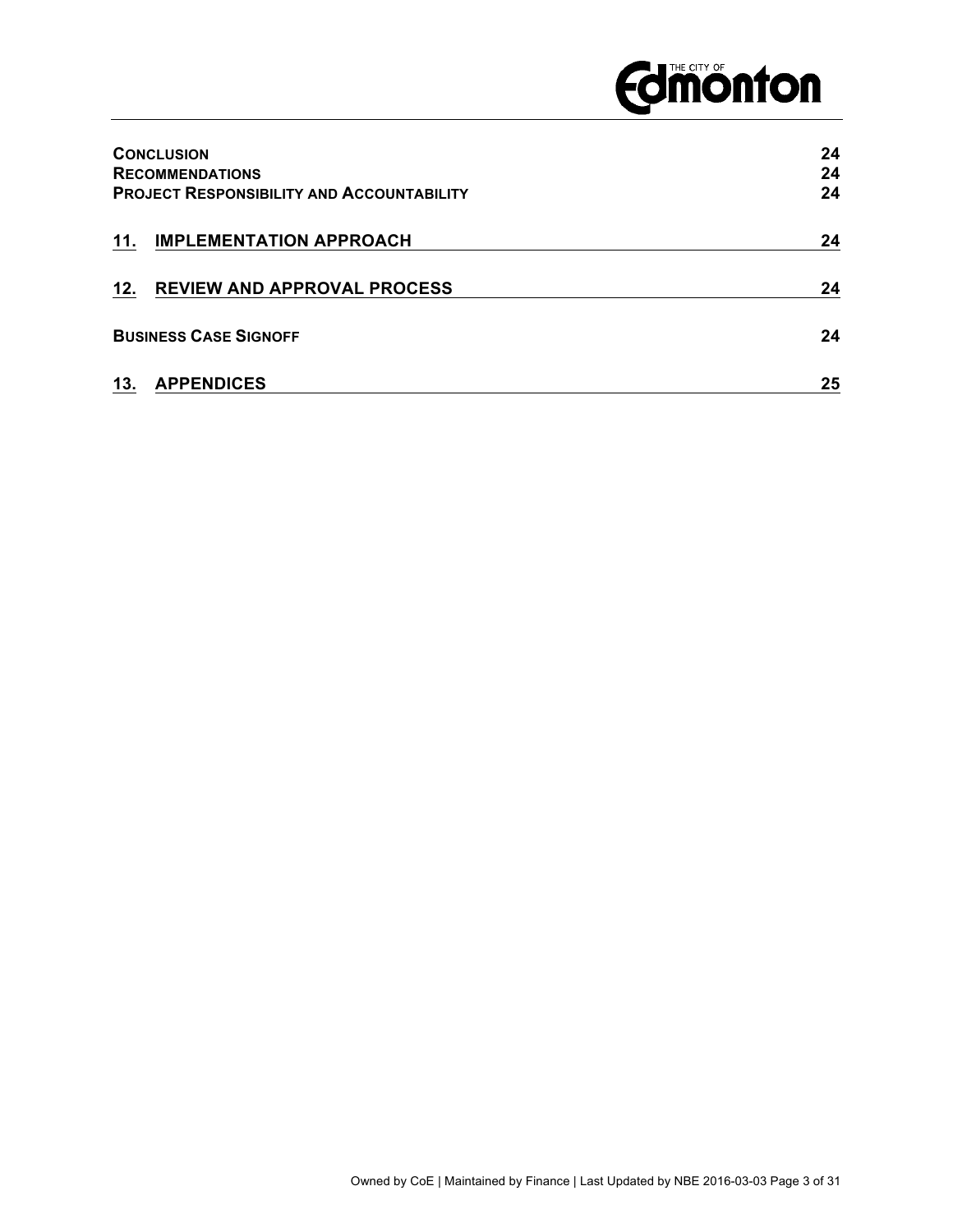

## 1. Executive Summary

## Initiative Name

Nuit Blanche began in Paris in 2002 and, since then, has spread to cities across the world including several in Canada. Nuit Blanche is typically understood to be a contemporary art event that is free to the public, takes place in urban spaces and lasts for one night only. In 2015, Edmonton held its first Nuit Blanche on Saturday, September 26. This late-night contemporary art event took place in Edmonton's downtown core, featured more than 30 contemporary art sites and succeeded in attracting over 50,000 attendees. The event was produced by the non-profit Nuit Blanche Edmonton Society, which will be referred to here as the Society.

In 2015, the event Nuit Blanche Edmonton (NBE) featured ambitious artworks that creatively reimagined our urban landscape, and that appealed to a broad cross-section of Edmontonians. In the words of one journalist: "I thought it was pretty awesome to see that many people downtown. People spilling out of theatres, and lining up for restaurants, and lining up to see installations… just for sheer joy of it, the pleasure of discovery and the thrill of the unknown."

Moving forward, this biennial event has the capacity to encourage pride in our City, attract tourists, bring communities together, foster citizen engagement – all the while featuring the depth and breadth of our City's arts scene. In addition to having real economic benefits, Nuit Blanche Edmonton is an initiative that has significant alignment with the City of Edmonton's vision and strategy. Nuit Blanche Edmonton most intersects with the "way path" *The Way We Live*, while also contributing to the realization of *The Way We Grow* and *The Way We Prosper*.

Nuit Blanche Edmonton is ultimately a civic event – a celebration in and of our City's spaces and communities. In order for a Nuit Blanche event to reach its full potential, it must be free to the public with the budgetary resources to produce impactful artworks. A successful NBE will see the City of Edmonton play a key role through providing a stable funding platform and by working in the spirit of mutual collaboration with the Society to best execute a safe and smooth event.

It is proposed that the City of Edmonton provides a new model of support, both fiscal and logistical, for Nuit Blanche Edmonton. The agreement should encompass 2017, with recommendations to consider the event for funding in the next budget cycle for the years 2019 and 2021.

## Problem / Opportunity

One of the core tenets of Nuit Blanche Edmonton is that it is a free and inclusive event that engages with the City's built and natural environment through ambitious and inspiring works of art.

A Nuit Blanche event can be modest in scale and appeal to a limited audience, or it can have a wider reach and produce works of art that will inspire a broad range of participants. At their best, Nuit Blanche events have the capacity to enhance a city's reputation as well as support and profile the best of local, national and international contemporary art. It has been demonstrated that these events also stimulate the local economy and attract regional tourists. To do so the event must be free, must engage with our shared civic and public spaces, and must have the budget to produce high profile and exciting artworks.

Nuit Blanche Edmonton's core values of accessibility, inclusion, walkability and exploration mean that the event is not ticketed and does not feature a prominent beer gardens – thus limiting revenue from these areas. At the same time, this civic event requires a substantial production budget. For this reason, the Society's revenues rely on a higher ratio of government and corporate support than other events – the

 <sup>1</sup> Liz Nicholls in Dirt City Limits Podcast: No. 19: Nuit Blanche, Fall Highlights and Protest Songs, *Edmonton Journal*,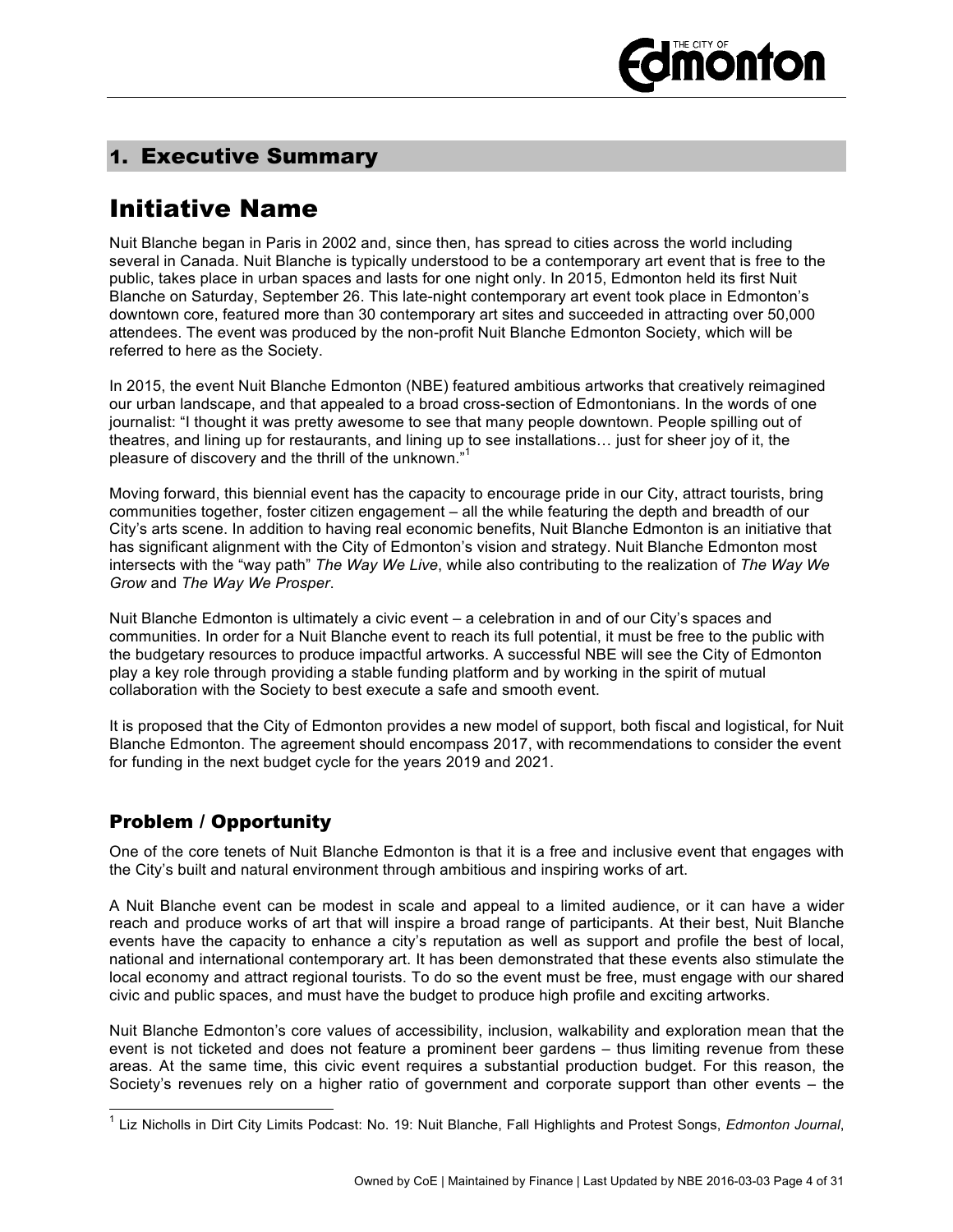

latter of which is unlikely to materialize without the commitment of the former – especially in the early years where Nuit Blanche is relatively new to the corporate community. Furthermore, in order for the City and supporters to receive the maximum return on their investment there is a base level of funding required to create an event of a certain density, caliber and reach.

An analysis of the required expenses, and the available revenue from public and private sources, indicates that Nuit Blanche Edmonton will require funding of approximately 30-35% of its overall budget from the City of Edmonton, and an additional 10-15% in funding from other levels of government. We will demonstrate here that this investment will be well exceeded by the event's economic impact.

The business opportunity and challenge for the City of Edmonton is to create a sustainable funding and support model for a Nuit Blanche Edmonton well into the future. This model must be one that best fits within the City's own business priorities and organizational capacity, while providing the multiyear support and partnership that a strong NBE event will require.

## Current Situation

Nuit Blanche Edmonton is produced by a non-profit organization whose founding members were recognized as leaders in the fields of arts, culture and event administration as well as city building. For 2015, the City of Edmonton worked closely with this new Society to realize the event, the reception for which was overwhelmingly positive.<sup>2</sup> Planning for the next event, scheduled for 2017, has already begun.

To produce the 2015 event, the Society started fundraising in 2014. In December of that year, just 9 months before the event, it secured a commitment of \$250,000 from the City of Edmonton. With the City's commitment, the Society was able to secure corporate support, donations, government grants and nominal earned revenue from the actual event. Total revenue generated for the event was \$705,063. $^3$ 



#### BREAKDOWN OF FUNDRAISING FOR 2015 EVENT

<sup>&</sup>lt;sup>2</sup> See "Stakeholders and Community Feedback" for more details on the reception to the event.<br><sup>3</sup> Ear the inquarral ovent. NRE fundraised \$705.063 with expenses totaling \$645.045. Of the t

<sup>3</sup> For the inaugural event, NBE fundraised \$705,063 with expenses totaling \$645,945. Of the total revenue, the City of Edmonton contributed 29% or \$206,347 with an additional 6% or \$43,653 for in-kind Civic Services. Of their total revenue, NBE fundraised 44% from corporate sponsorship (cash and in-kind), 4% donations (cash and in-kind), 10% from provincial government grants, 6% from the Edmonton Arts Council and 1% from earned revenue at the event. It is worth noting that, in addition to the City of Edmonton, many external corporations and individuals provided in-kind goods or services, and this made up 32% of total revenue. Over half of these in-kind contributions were for services, such as security, legal or coding services, and a third came from a negotiated media buy. These numbers encompass the fiscal years of 2014 and 2015.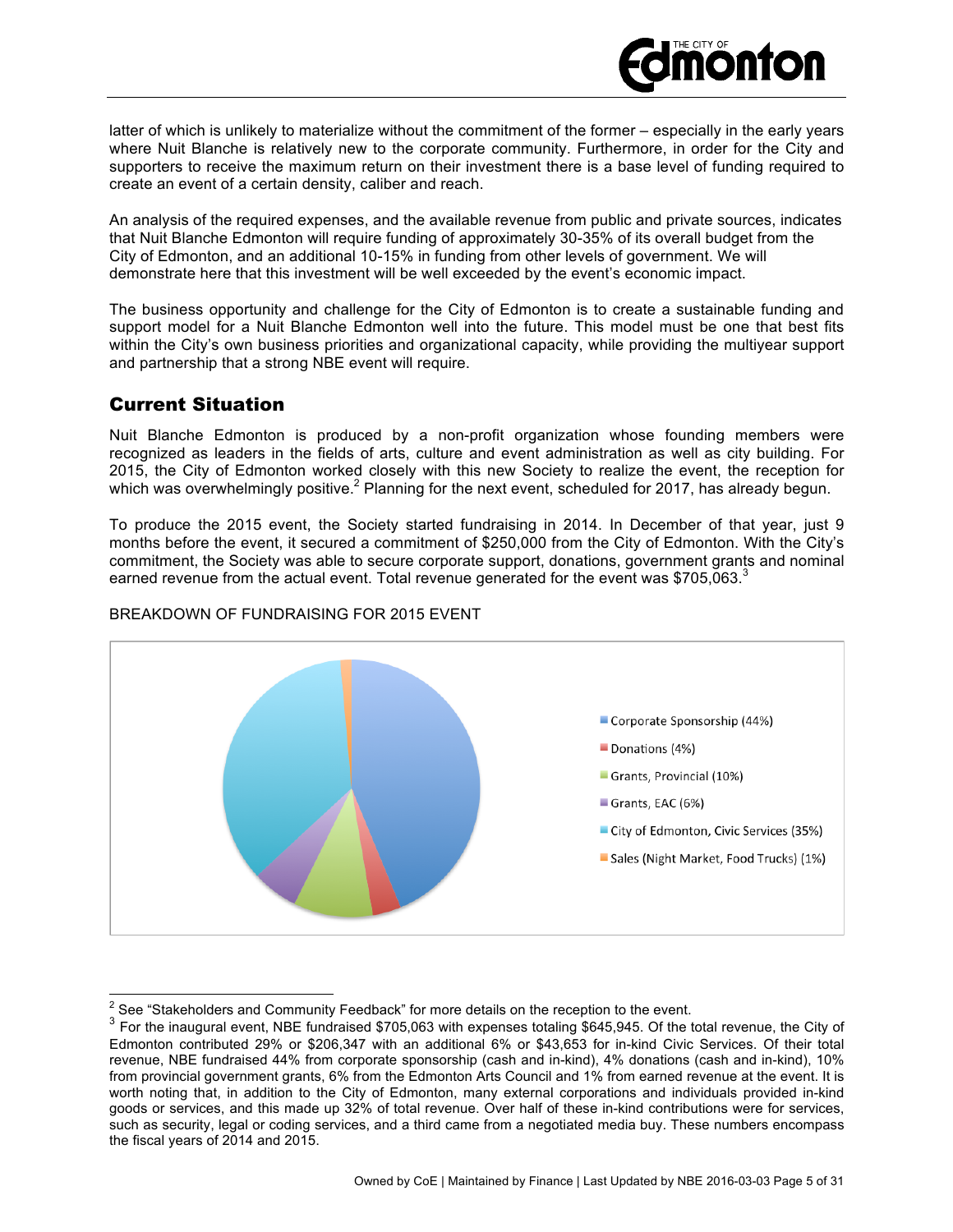#### PLANNING FOR THE 2017 EVENT

The City of Edmonton's 2015 commitment to NBE was a one-time commitment, and future Nuit Blanche events are in somewhat of a holding position until a relationship between the City and the Society is further defined. The Edmonton Arts Council is not able to provide the level of funding required for this event, due to the total funds available to the EAC for festivals, and the restrictions placed upon these funds.<sup>4</sup> In order to grow the event and build organizational sustainability, the Society is seeking a stable funding base to position this civic event for future success.

As the event grows, based on the experiences of Nuit Blanche events in other cities, we can expect a significant increase in audience of 50% for NBE's second iteration (Calgary's Nuit Blanche experienced 50% growth in its second iteration; Toronto's experienced an almost 100% growth). This will require even more civic support, be it through road closures, expanded ETS service, security and police, or access to City properties.

In order to best handle the larger audience, the Society is planning to increase the number of contemporary art sites and amount of event infrastructure. Operational expenses will also grow as the Society will be able to rely less on volunteer or donated consultant services, and will need dedicated staff. Accordingly, the NBE budget will experience a one-time jump of 35%. Its stability will be dependent upon a relative increase from the City of Edmonton. Such a commitment from the City of Edmonton will be required to maintain and grow corporate support and to provide a sustainable funding model for the event.

## 2. Initiative Description

## Initiative Description

The Society and the City of Edmonton's Citizen Services will enter into a multi-year agreement to produce Nuit Blanche Edmonton in 2017 with recommendations for a continuance for 2019 and 2021. For 2017, the City of Edmonton will provide a third of the overall funding for the event to a maximum of \$335,000, and the Society will be responsible for the remaining fundraising. The Society and Citizen Services will work closely together to safely and effectively manage the large crowds at the event. The Society will cover direct costs to the City of Edmonton, including the cost of Civic Services, and will lead the programmatic vision of the event.

Nuit Blanche Edmonton will continue to be a free late night event, and will be scheduled biennially during Alberta Culture Days. By and large, it will take place in central Edmonton.

## Anticipated Outcomes

Based on figures from the 2015 event, and an expectation of increased attention and attendance between the first and second event, NBE organizers are predicting the following outcomes:

1. Between 7 pm to 4 am the attendance is expected to be 75,000 people, representing a 50% increase in our audience base. This increase follows similar patterns in audience numbers between the first and second year of other Nuit Blanche events, such as Calgary (50%), Toronto (80%) and Melbourne (66%).

The event will achieve an audience participation level of 5% of Edmonton's metropolitan

 <sup>4</sup> In 2014, the Edmonton Arts Council dispersed \$1,729,850 in grant funds to festivals operating in the City of Edmonton. The 2015 level of funding for NBE of \$250,000 represents almost 15% of that figure. Regulations also require that festivals receive a maximum of 25% of its overall budget from the Edmonton Arts Council. Additionally, with its usual festival funding model the EAC would be challenged to respond to the Society's scheduling of this major civic event on a biennial basis. Lastly, the EAC is an arms-length organization and an increase in festival funding would not necessarily correlate with an increase in funding to certain major civic events, such as Nuit Blanche Edmonton.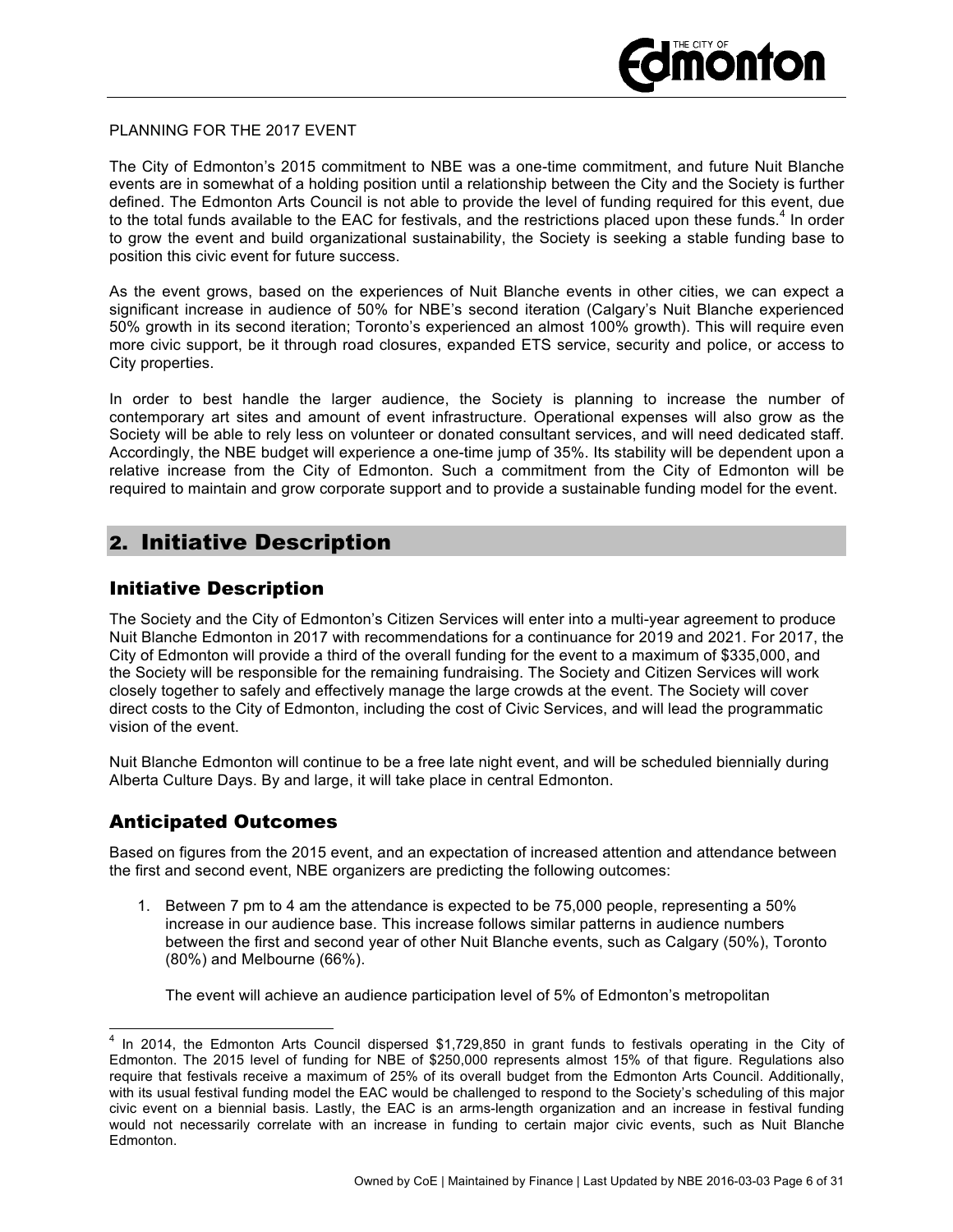

population in 2017 (75,000 people), and 8% in 2019 (112,000 people).

- 2. 5-10% of the audience will be tourists, a conservative estimate based on a relative comparison to statistics provided by Nuit Blanche Toronto.<sup>5</sup> Scheduled to intersect with Alberta Culture Days, Nuit Blanche Edmonton will capitalize off of the momentum that this weekend brings.
- 3. For that one night, late night bars and restaurants will experience a 12-15% boost in business compared to the Saturday before or after; patrons of these businesses will be on average 1 year  $older<sup>6</sup>$
- 4. Transactions at the Night Market and Food Trucks will meet \$80,000. The increase in revenue reflects our projected 50% increase in attendance, and learnings from our first event for how to improve the business model as it relates to earned revenue.
- 5. The event will continue to build the City's reputation, which will be reflected in the amount of media coverage:
	- 55 articles from media outlets (up from 37)
	- 8 radio interviews (up from 3)
	- 18 television occasions (up from 9)
	- 36 blog posts (up from 18)

### Scope

**Who:** The Society will produce the event while working closely with the City of Edmonton. The Society will contract a production company to satisfy the logistical needs of the event.

**What:** The Society will be responsible for leading the contemporary art program, the successful realization of the art installations, marketing and communications, fundraising, event amenities such as food trucks and a night market, infrastructure such as porta potties, fencing, waste management and personnel such as volunteers, private security, NBE contractors, stage managers and so on.

The City will provide access to City spaces as the sites of art installations and event infrastructure (such as washrooms, warming stations and staging areas). The City and Society will work closely together to provide the benefit of their expertise and shared learnings, to identify expectations and manage strategic plans.

Logistically, the City will be responsible for road closures, extended ETS coverage, EPS and City corporate security and a Command Centre. In the case where City property is part of an art installation, City staff will work closely with the Society to problem solve and realize the artwork, to the best of the artist's conception, in question. The direct costs of these initiatives will be part of the maximum budgetary commitment from the City to the Society.

**Where:** NBE 2017 will take place in the central Edmonton. The exact parameters of the event are yet to be determined, and will be based on the requirements of the art installations, audience circulation, accessibility and City construction schedules.

**When:** The event will take place the night of September 30, 2017 from 7 pm to 4 am, the same weekend as Alberta Culture Days. Outside of the big night, some key installations will be up for longer periods of time and open to the public.

 <sup>5</sup> In their third year of operation, 2008, Nuit Blanche Toronto reported that 13% of their audience was from out-of-town.

By 2015, that number had reached 20%.<br><sup>6</sup> Data pulled from Servall Biometrics, an ID scanner system used by numerous downtown businesses, indicated that NBE 2015 brought about a boost of 7-8%.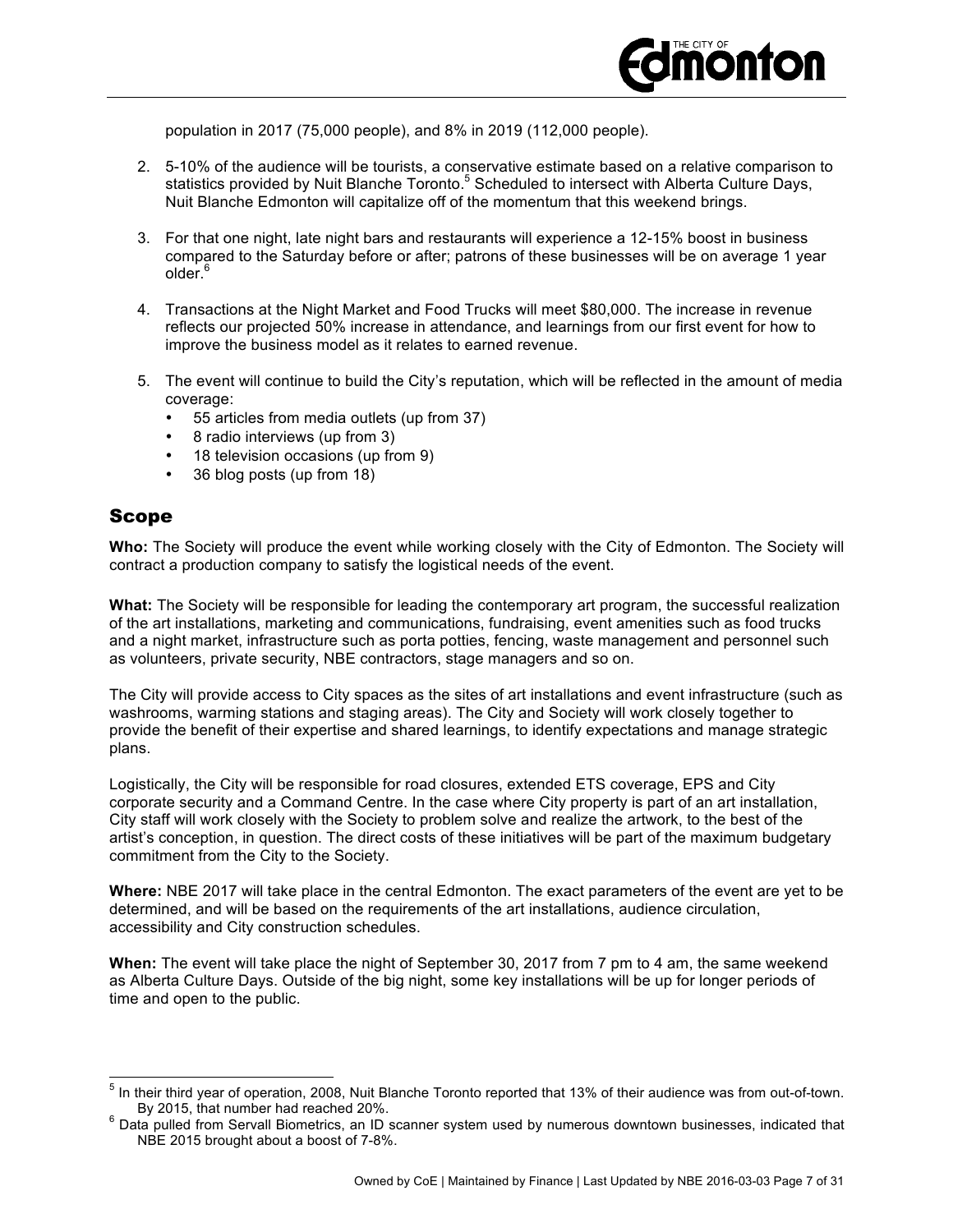## Critical Success Factors

| <b>SUCCESS CRITERIA</b>                                         | <b>MEASURES</b>                                                                                                                                                                                                                                                                                                    |
|-----------------------------------------------------------------|--------------------------------------------------------------------------------------------------------------------------------------------------------------------------------------------------------------------------------------------------------------------------------------------------------------------|
| <b>Marquee installations</b><br>that capture the<br>imagination | The number of media mentions or dedicated news-pieces to a particular<br>artwork can measure the resonance of particular works of art. It is expected<br>that a marquee installation will be referenced in almost half of all print and blog<br>coverage.                                                          |
| Weather                                                         | Nuit Blanche will run rain or shine. More mild weather will contribute to better<br>attendance. Cold (less than 5 C°), rain, high winds or snow will deter<br>audiences.                                                                                                                                           |
| Media                                                           | Earned media is one of our most valuable tools in reaching out to audiences.<br>Lack of media interest or competing news stories will negatively impact<br>audience numbers.                                                                                                                                       |
| <b>Promotion</b>                                                | In order to reach a broad enough audience, the marketing campaign must<br>extend beyond online campaigns and encompass billboards, TV and radio<br>advertisement. A media buy valued of approximately \$100,000 is required, and<br>NBE will need to secure substantial in-kind sponsorship to achieve this.       |
| Location                                                        | The event zone must be easily accessed including by bus, LRT, bike and foot.<br>Parking must be also be widely available in the surrounding area, and the<br>location must be perceived to be accessible by the wider public.                                                                                      |
| <b>Security and Safety</b>                                      | Security and safety are integral to a smooth event, as well as the overall<br>perception of Nuit Blanche Edmonton as a safe space appealing to families<br>and seniors alike. A robust security plan is required, as is a Command Centre<br>to ensure timely responses to potential, escalating and actual issues. |

## 3. Strategic Alignment

Nuit Blanche Edmonton is an initiative that has significant alignment with the City of Edmonton's vision and strategy. Nuit Blanche Edmonton most intersects with the "way path" *The Way We Live*, while also contributing to the realization of *The Way We Grow* and *The Way We Prosper*.

#### **The Way We Live**

*"The Way We Live: Edmonton's People Plan acknowledges the municipal government's role in bringing people together to create a civil, socially sustainable and caring society where people have opportunities to thrive and realize their potential in a safe, attractive city."*

| GOAL 1: Edmonton is a vibrant, connected, engaged and welcoming city                                |                                                                                           |  |
|-----------------------------------------------------------------------------------------------------|-------------------------------------------------------------------------------------------|--|
| <b>Strategic Policy Directions</b>                                                                  | <b>Nuit Blanche Edmonton Alignment</b>                                                    |  |
| 1.1 The City of Edmonton provides opportunities in<br>neighbourhood, community and public spaces to | As a spectacularly creative event, NBE supports<br>Edmonton's brand as a place enjoyed by |  |

٦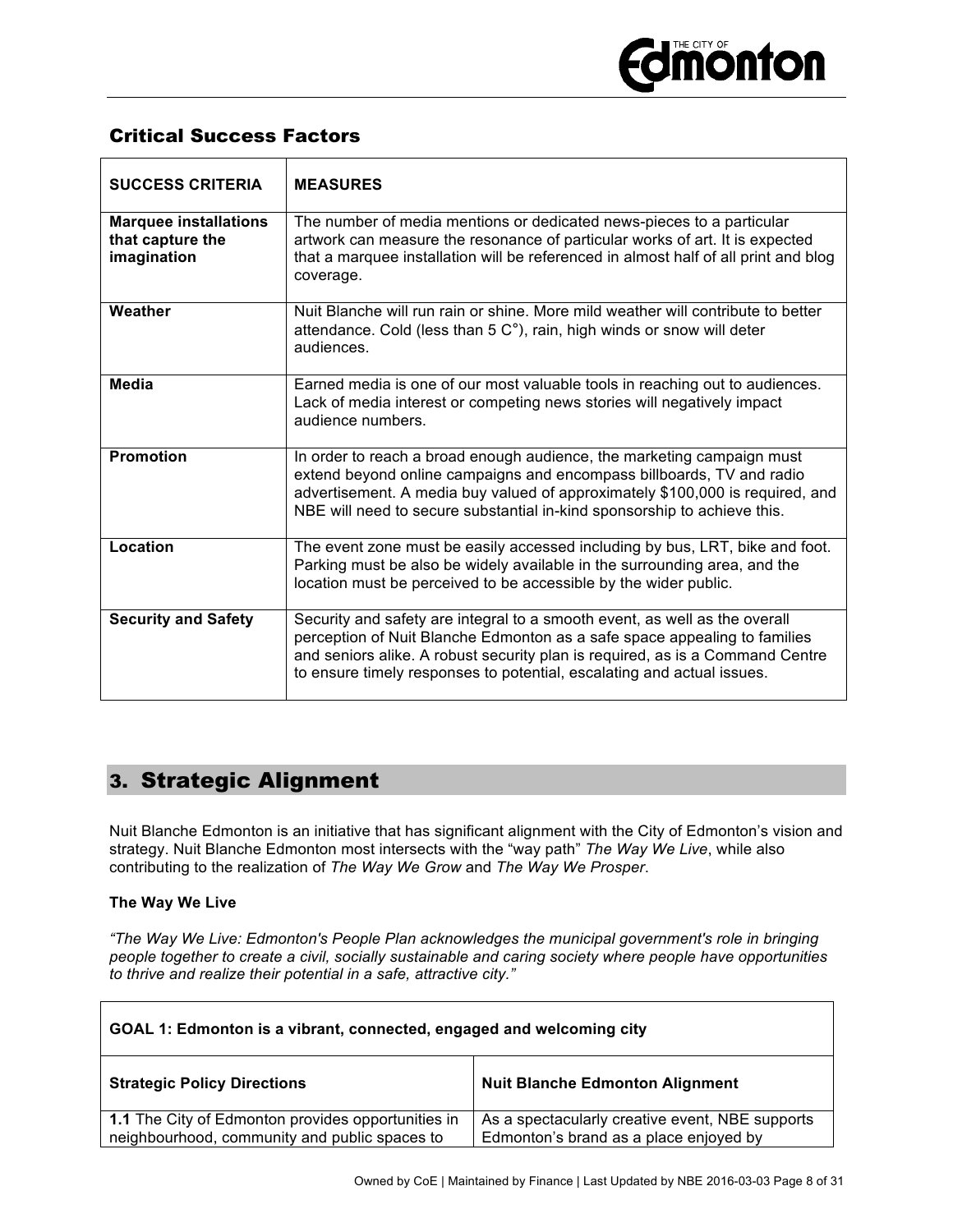

| connect people and build vibrant communities.<br><b>Builds, revitalizes and sustains Great</b><br>Neighbourhoods.<br>Partners and provides opportunities for local<br>$\bullet$<br>and citywide social, recreational, cultural and<br>spiritual interaction.<br>Partners and provides recreation, leisure and<br>$\bullet$<br>social programs and facilities as focal points for<br>community, neighbourhood and citywide<br>connections.<br>Partners with community leagues, school<br>$\bullet$<br>boards and other organizations to build<br>community.<br>Promotes Edmonton's Downtown as a focal<br>$\bullet$<br>point for people to connect. | innovative people (the creative class). Great<br>neighborhoods and city building are natural spill-<br>over effects.<br>• The 'content' of NBE is a collection of eclectic<br>and dynamic contemporary art;<br>unquestionably a visually vibrant contribution<br>to community and public spaces.<br>• NBE partners with cultural and non-cultural<br>partners to collaboratively expand<br>opportunities for connecting people and<br>spaces that might otherwise not find easy<br>ways to inter-mingle. For example, alongside<br>numerous contemporary art producers, key<br>partners included the iHuman Youth Society,<br>the Edmonton Bicycle Commuters<br>Association, the Edmonton Wayfinding<br>Society, Boyle Street Community League and<br>the Downtown Community League.<br>• NBE is hosted in various locations in central<br>Edmonton, including traditional locations such<br>as Churchill Square, and not-so-traditional<br>locations such as back alleys, parking lots,<br>pedways, sidewalks and brick walls. Each<br>year, the range of host venues will change,<br>fueling curiosity and inviting ongoing<br>exploration of Edmonton's downtown. |
|----------------------------------------------------------------------------------------------------------------------------------------------------------------------------------------------------------------------------------------------------------------------------------------------------------------------------------------------------------------------------------------------------------------------------------------------------------------------------------------------------------------------------------------------------------------------------------------------------------------------------------------------------|----------------------------------------------------------------------------------------------------------------------------------------------------------------------------------------------------------------------------------------------------------------------------------------------------------------------------------------------------------------------------------------------------------------------------------------------------------------------------------------------------------------------------------------------------------------------------------------------------------------------------------------------------------------------------------------------------------------------------------------------------------------------------------------------------------------------------------------------------------------------------------------------------------------------------------------------------------------------------------------------------------------------------------------------------------------------------------------------------------------------------------------------------------------------|
| The City of Edmonton uses its social and<br>1.2<br>physical infrastructure at the neighbourhood, city,<br>regional and global level to create connections.<br>Provides, partners and<br>advocates for accessible public<br><i>transit</i> <sup>1</sup> and <i>active transportation</i> <sup>2</sup> to increase<br>mobility and interaction within the city and<br>across the region.<br>Provides infrastructure to enhance interaction<br>$\bullet$<br>among Edmontonians.<br>Uses innovative methods to increase<br>$\bullet$<br>connections among citizens.                                                                                    | NBE is a free, public, all-ages event and provides<br>exceptional opportunities to create connections<br>between people and places.<br>• Hosted in central Edmonton, the<br>transportation hub of the city/region, NBE<br>occurs in a location that is easily accessible<br>via various modes of transportation.<br>• As a free, public event, NBE makes use of<br>civic spaces. We appreciate the City's<br>involvement in our inaugural event in 2015,<br>and look forward to continued City support<br>(via space and funding) so that we can<br>continue to utilize city infrastructure, and offer<br>our programming to as broad a collection of<br>people as possible.<br>• It could be argued that NBE is the epitome of<br>"using innovative methods to increase<br>connections among citizens".                                                                                                                                                                                                                                                                                                                                                             |
| 1.5 The City of Edmonton connects Edmontonians<br>and Albertans to their history, heritage and<br>unique role as Alberta's capital city.<br>Partners with other orders of government to<br>$\bullet$<br>leverage its role as Alberta's capital city.<br>Maintains and preserves Edmonton's historic<br>$\bullet$<br>resources.<br>Promotes the history and contributions of all<br>$\bullet$<br>Edmontonians.<br><b>Promotes</b> its role as Alberta's link to the North<br>٠<br>and its global and social connections.                                                                                                                            | As a cultural event, NBE is proud to produce<br>works of art that connect people to the heritage of<br>this place, and reflect on its historical, present-<br>day, and potential futures. NBE Society places<br>great important on the artists' nuanced response<br>to the sites on which their art is located, and the<br>connections that can be traced between that site<br>and the world around it.                                                                                                                                                                                                                                                                                                                                                                                                                                                                                                                                                                                                                                                                                                                                                              |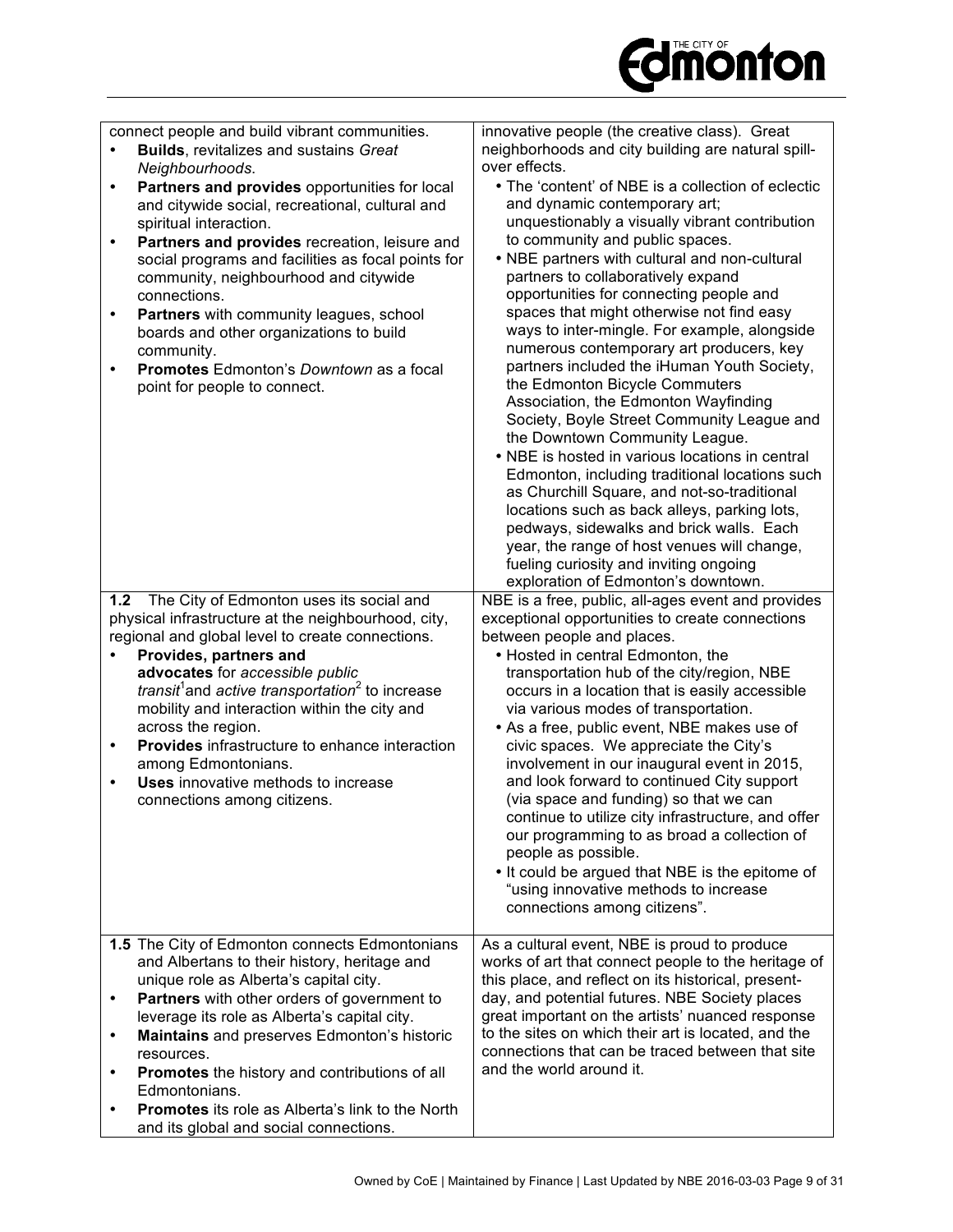

| <b>Promotes</b> its rich history and diverse cultural |  |
|-------------------------------------------------------|--|
| heritage.                                             |  |
| <b>Promotes</b> its role as Alberta's capital city.   |  |

#### **Goal Two: Edmonton celebrates life!**

"Edmonton is a fun city, bustling with arts, theatre, retail and entertainment districts and sporting events. Whether participant or spectator, amateur or professional, Edmontonians celebrate the full spectrum of choices when it comes to enjoying life to the fullest!"

| <b>Strategic Policy Direction</b>                                                                                                                                                                                                                                                                                                                                                                                                                                                                                                                                                   | <b>Nuit Blanche Edmonton Alignment</b>                                                                                                                                                                                                                                                                                                                                                                                                                                                                                                                                                                                                                      |
|-------------------------------------------------------------------------------------------------------------------------------------------------------------------------------------------------------------------------------------------------------------------------------------------------------------------------------------------------------------------------------------------------------------------------------------------------------------------------------------------------------------------------------------------------------------------------------------|-------------------------------------------------------------------------------------------------------------------------------------------------------------------------------------------------------------------------------------------------------------------------------------------------------------------------------------------------------------------------------------------------------------------------------------------------------------------------------------------------------------------------------------------------------------------------------------------------------------------------------------------------------------|
| 2.1 The City of Edmonton celebrates and promotes<br>healthy living.<br>Provides, partners and advocates for leisure,<br>$\bullet$<br>social and recreational opportunities.<br>Provides recreation, leisure and social<br>$\bullet$<br>programs to meet the diverse needs of<br>Edmontonians.<br>Provides infrastructure and public spaces to<br>$\bullet$<br>promote and encourage healthy and active<br>living <sup>1</sup> .<br>Promotes the importance of recreation, play,<br>$\bullet$<br>walking, cycling and other forms of active living<br>in all of its people services. | As an all-night spectacle, NBE gets people out<br>and moving around the city, using different<br>forms of transportation, at a time when many<br>might otherwise be engaging in less social, and<br>less active endeavors.<br>• NBE is a free, all-ages, leisure activity that<br>people can enjoy at their own pace.<br>• NBE encourages various forms of<br>transportation on location, and makes<br>purposeful preparations for walkers, cyclists,<br>wheel-chairs, and four-legged participants.                                                                                                                                                        |
| 2.2 The City of Edmonton provides for the well-<br>being of its citizens through outstanding parks,<br>natural, green and public spaces.<br>Partners with community organizations to<br>$\bullet$<br>enliven, enhance, maintain and protect parks<br>and green spaces.<br>Promotes the use of its parks, green spaces<br>$\bullet$<br>and natural areas.                                                                                                                                                                                                                            | NBE utilizes many kinds of spaces for our<br>programming, including parks and public<br>spaces.<br>• Through our partners (public and private),<br>NBE animates traditional and non-traditional<br>spaces, and encourages participants to<br>wander, observe, respect and enjoy.                                                                                                                                                                                                                                                                                                                                                                            |
| 2.3 The City of Edmonton is a diverse, creative city<br>with a rich and vibrant arts and cultural community.<br>Provides resources to, and partners with,<br>$\bullet$<br>organizations to nurture a flourishing arts<br>community.<br><b>Encourages</b> the creative expressions of<br>$\bullet$<br>Edmontonians in all aspects of community life.<br>Advocates for innovative and sustainable<br>$\bullet$<br>investment in the cultural sectors.<br>Advocates for a creative city.<br>$\bullet$                                                                                  | NBE embraces, showcases, promotes and<br>celebrates the diversity of Edmonton's cultural<br>community, and the citizens who 'take-in' what<br>has been created.<br>• By including local and up-and-coming<br>artists in our programming, NBE is a<br>vehicle for nurturing our cultural<br>community.<br>• Our eclectic programming expresses a<br>variety of elements of community life.<br>Examples from NBE 2015 include bouncy-<br>castles, pedways, personal wishes,<br>Christmas, and even pot holes.<br>• Through the very nature of the NBE<br>experience -<br>showcasing contemporary art, in atypical<br>spaces, at an unusual time, for an open- |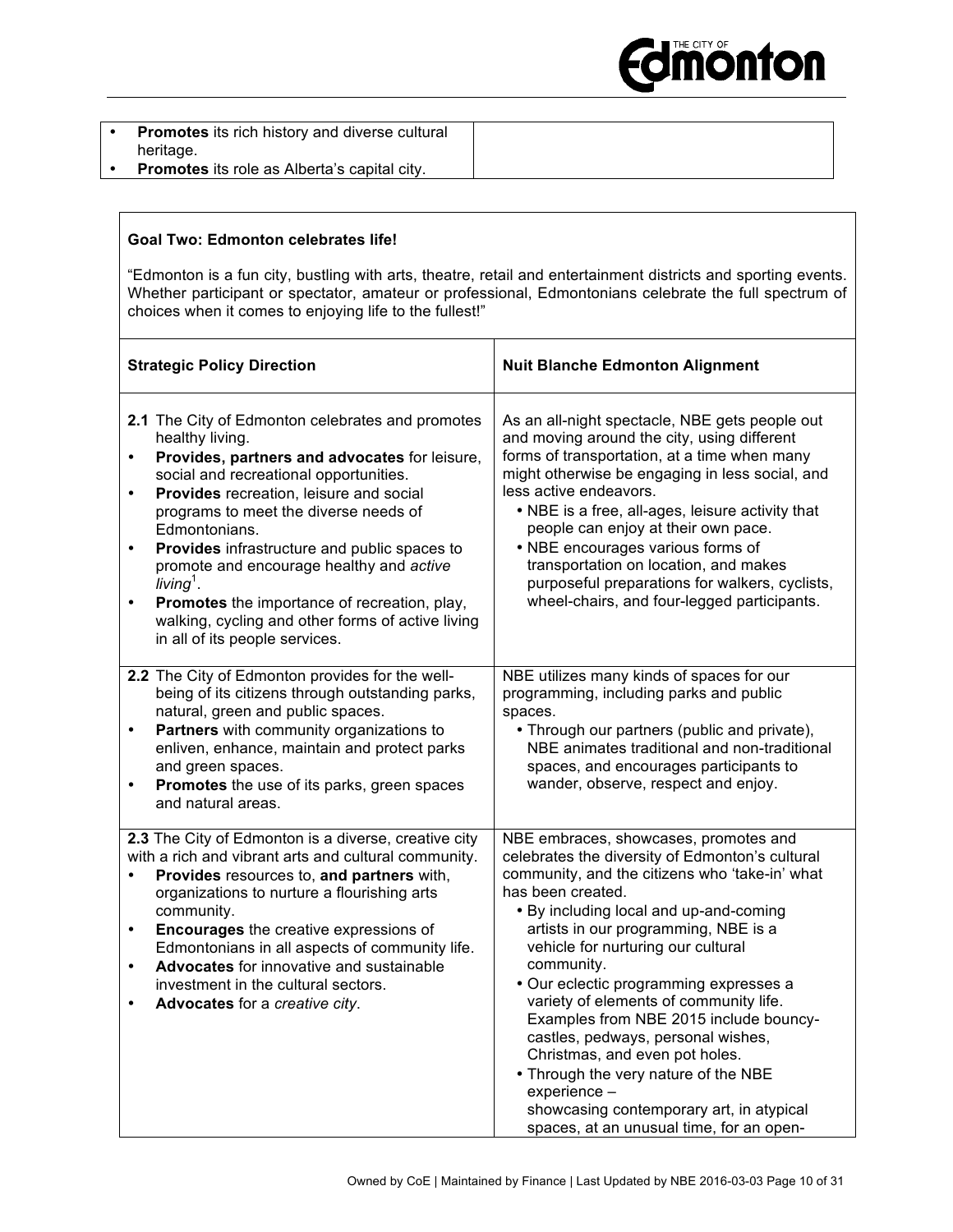|                                                                                                  | ended audience, in a come-as-you-are<br>format - NBE is not only advocating for a<br>creative city, it is most definitely walking<br>the talk! |
|--------------------------------------------------------------------------------------------------|------------------------------------------------------------------------------------------------------------------------------------------------|
| 2.5 The City of Edmonton promotes the celebration                                                | In true Edmonton spirit, NBE came to life out                                                                                                  |
| of diversity, milestones, achievements and festivals.                                            | of grassroots conversations over the several                                                                                                   |
| <b>Builds</b> upon its tradition of festivals and events                                         | years.                                                                                                                                         |
| for all seasons and ages.                                                                        | • NBE is an event for all ages, and an                                                                                                         |
| <b>Creates</b> opportunities for celebrations.                                                   | autumnal bridge between the summer and<br>winter festival seasons.                                                                             |
| Partners with businesses, community<br>organizations and other orders of government              | • NBE is a celebratory collaboration between                                                                                                   |
| to celebrate milestones and achievements.                                                        | all levels of government and many private                                                                                                      |
| Promotes and preserves its history at city-<br>$\bullet$                                         | contributors.                                                                                                                                  |
| owned attractions and facilities.                                                                | • Many of the sites for NBE exhibits are                                                                                                       |
|                                                                                                  | located on city infrastructure.                                                                                                                |
|                                                                                                  |                                                                                                                                                |
| 2.6 The City of Edmonton hosts world class arts,<br>cultural, sports and entertainment events at | NBE evenings are found around the globe. While<br>orchestrated at a local level, as a brand, Nuit                                              |
| venues that attract a local, regional and global                                                 | Blanche is acknowledged as something that                                                                                                      |
| audience.                                                                                        | happens in some of the most creative cities in the                                                                                             |
| Uses its infrastructure and public spaces to<br>$\bullet$                                        | world.                                                                                                                                         |
| host events and performances.                                                                    | • NBE makes wide use (and interesting use) of                                                                                                  |
| <b>Partners</b> to build and maintain venues that<br>$\bullet$                                   | infrastructure in the city. Examples from 2015                                                                                                 |
| serve as a legacy for Edmontonians.                                                              | include the pedway over 103 avenue, the<br>cranes in IceDistrict, a parking lot in the                                                         |
| Partners with other organizations to host<br>$\bullet$<br>events and performances.               | Quarters, and the main gallery in City Hall.                                                                                                   |
| Engages and partners with stakeholders and<br>$\bullet$                                          | • NBE promotes tourism, particularly from the                                                                                                  |
| other orders of government to host national and                                                  | Central/Northern Alberta region.                                                                                                               |
| international events.                                                                            |                                                                                                                                                |
|                                                                                                  |                                                                                                                                                |

**Edimonton**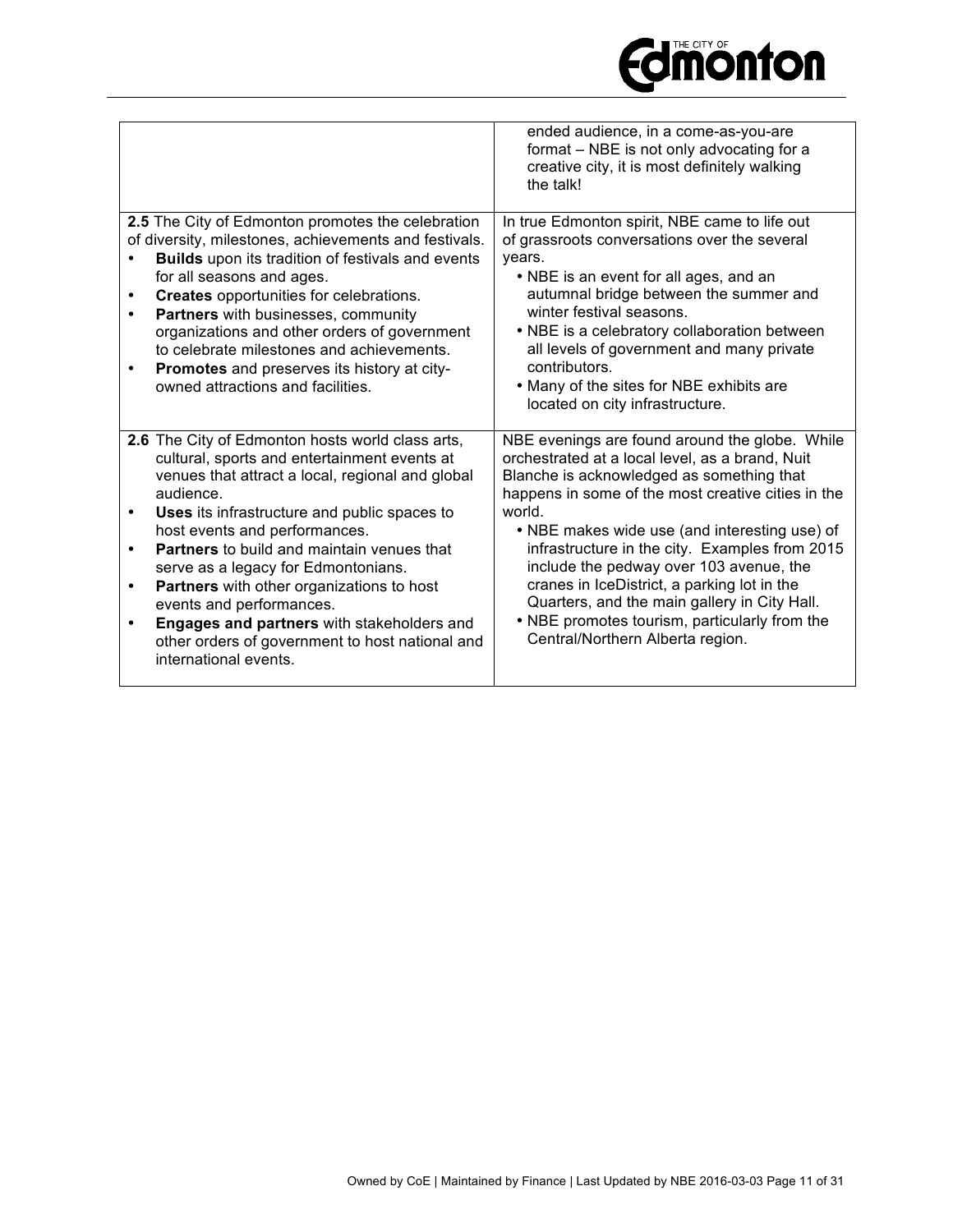

| <b>Goal Three:</b> |                                                          |
|--------------------|----------------------------------------------------------|
|                    | Edmonton is a caring, inclusive and affordable community |

| <b>Strategic Direction</b>                                                                                                                                                                                                                                                                  | <b>Nuit Blanche Edmonton Alignment</b>                                                                                                                                                                                                                                                                                                                                                                                                                                                                                                                                                                                                                                                                                                                                                                                                                                                                                                        |
|---------------------------------------------------------------------------------------------------------------------------------------------------------------------------------------------------------------------------------------------------------------------------------------------|-----------------------------------------------------------------------------------------------------------------------------------------------------------------------------------------------------------------------------------------------------------------------------------------------------------------------------------------------------------------------------------------------------------------------------------------------------------------------------------------------------------------------------------------------------------------------------------------------------------------------------------------------------------------------------------------------------------------------------------------------------------------------------------------------------------------------------------------------------------------------------------------------------------------------------------------------|
| 3.1 The City of Edmonton nurtures a caring and<br>inclusive society.<br>Promotes intercultural awareness and<br>$\bullet$<br>understanding.<br>Promotes volunteerism as a means of enhancing<br>$\bullet$<br>a caring community.<br>Advocates for barrier free infrastructure.<br>$\bullet$ | NBE is an inclusive, free event open to<br>everyone.<br>• Participants in NBE 2015 included:<br>$\circ$ Infants in snugglies, toddlers in<br>strollers, and children walking<br>around in pajamas<br>o young couples, young parents, and<br>young families<br>$\circ$ teens and singles checking out the<br>action, and couples (new and 'well<br>seasoned') enjoying a date night<br>people on wheels - bikes, boards<br>$\circ$<br>and chairs<br>$\circ$ dogs and cats<br>$\circ$ the cultured, the 'just curious', and<br>the marginalized<br>$\circ$ lots of colour from lots of<br>communities<br>• NBE is purposeful in our planning for<br>barrier-free spaces, and thoughtful in our<br>choices for locations and venues.<br>• In true Edmonton spirit, volunteers are a<br>significant element of NBE.<br>• NBE staff and volunteers are trained to<br>be open, welcoming, and appreciative of<br>the fact that NBE is for everyone. |
| 3.3 The City of Edmonton reduces physical and<br>financial barriers to housing, transportation, libraries,<br>recreation, social and leisure opportunities for<br>residents.<br>Provides affordable access to its public libraries,<br>recreation, parks, leisure and social programs.      | NBE is super-affordable and super-accessible<br>event for all lifestyles.<br>• NBE activates large public spaces and<br>invites anyone and everyone to come<br>check us out.<br>• Given our central Edmonton location and<br>proximity to social service facilities,<br>vulnerable people in the shelter-district are<br>able to participate more fully than if NBE<br>was held in private spaces.<br>• NBE is an all-night event, so we are an<br>activity that can be enjoyed by<br>marginalized populations who rarely have<br>safe, social place during the early morning<br>hours.                                                                                                                                                                                                                                                                                                                                                       |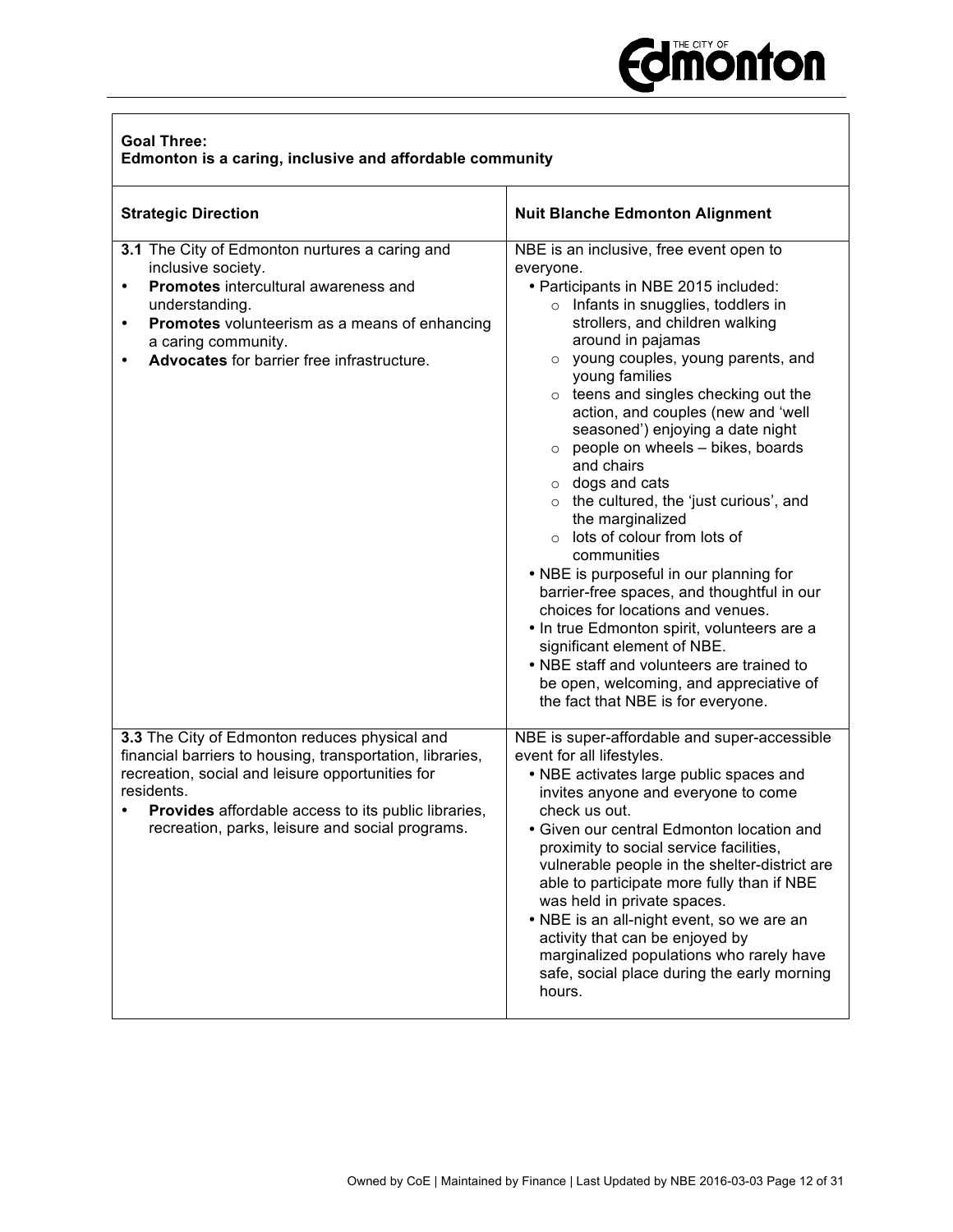# **Edition from Street**

| <b>Goal Five:</b><br>Edmonton is an attractive city                                                                                                                                                                                                                                                                                                                                                                                                                                                                                                                           |                                                                                                                                                                                                                                                                                                                                                                                                                                                                                                                                                                                                                                                                                                                                                                                  |  |  |
|-------------------------------------------------------------------------------------------------------------------------------------------------------------------------------------------------------------------------------------------------------------------------------------------------------------------------------------------------------------------------------------------------------------------------------------------------------------------------------------------------------------------------------------------------------------------------------|----------------------------------------------------------------------------------------------------------------------------------------------------------------------------------------------------------------------------------------------------------------------------------------------------------------------------------------------------------------------------------------------------------------------------------------------------------------------------------------------------------------------------------------------------------------------------------------------------------------------------------------------------------------------------------------------------------------------------------------------------------------------------------|--|--|
| <b>Strategic Direction</b>                                                                                                                                                                                                                                                                                                                                                                                                                                                                                                                                                    | <b>Nuit Blanche Edmonton Alignment</b>                                                                                                                                                                                                                                                                                                                                                                                                                                                                                                                                                                                                                                                                                                                                           |  |  |
| 5.1 The City of Edmonton promotes civic pride through<br>attractive design.<br><b>Engages</b> Edmontonians in developing a unique<br>and beautiful city.<br>Promotes innovative architecture and design in all<br>$\bullet$<br>areas of the city.                                                                                                                                                                                                                                                                                                                             | As a contemporary art festival, NBE provides<br>opportunities for Edmontonians to experience<br>unique and beautiful temporary creations.                                                                                                                                                                                                                                                                                                                                                                                                                                                                                                                                                                                                                                        |  |  |
| 5.2 The City of Edmonton showcases its vibrant arts,<br>culture, entertainment, sports and retail districts.<br>Provides, partners and advocates for the<br>$\bullet$<br>downtown core and business revitalization zones<br>as a showcase for civic pride.<br>Partners with stakeholders to incorporate arts into<br>$\bullet$<br>the daily life of Edmontonians.<br>Promotes its spaces and buildings as venues<br>$\bullet$<br>for <i>public</i> $art^1$ and artists.<br>Supports and promotes Edmonton's vibrant retail,<br>$\bullet$<br>sports and entertainment sectors. | NBE is a dynamic vehicle for showcasing the<br>layers of creative vibrancy that exist in, and for,<br>the city.<br>• NBE is held in various locations in central<br>Edmonton, and encourages people to<br>explore downtown in new and innovative<br>ways.<br>• NBE partners with public and private<br>stakeholders to create new canvasses for art<br>in Edmonton.<br>• By temporarily transforming 'regular' spaces,<br>including many City of Edmonton spaces,<br>NBE provides opportunities for the public to<br>see and appreciate these spaces from new<br>perspectives.<br>• Retail and hospitality sectors in the areas<br>where NBE occurs have opportunities to<br>attract new potential patrons, during time<br>periods that extend beyond typical business<br>hours. |  |  |
| 5.4 The City of Edmonton honours and preserves the<br>unique character and history of all neighbourhoods.<br>Creates and enforces practices, standards and<br>$\bullet$<br>bylaws to promote community art and historical<br>preservation.<br><b>Promotes</b> the historic character of its various<br>neighbourhoods.                                                                                                                                                                                                                                                        | NBE encourages community art by engaging<br>with local artists, and utilizing pop-up venues in<br>potentially unexpected and/or underutilized<br>community spaces (e.g. Soccer Pitch, a hilly<br>soccer field, on an empty lot just north of the<br><b>Boyle Street Community League.)</b>                                                                                                                                                                                                                                                                                                                                                                                                                                                                                       |  |  |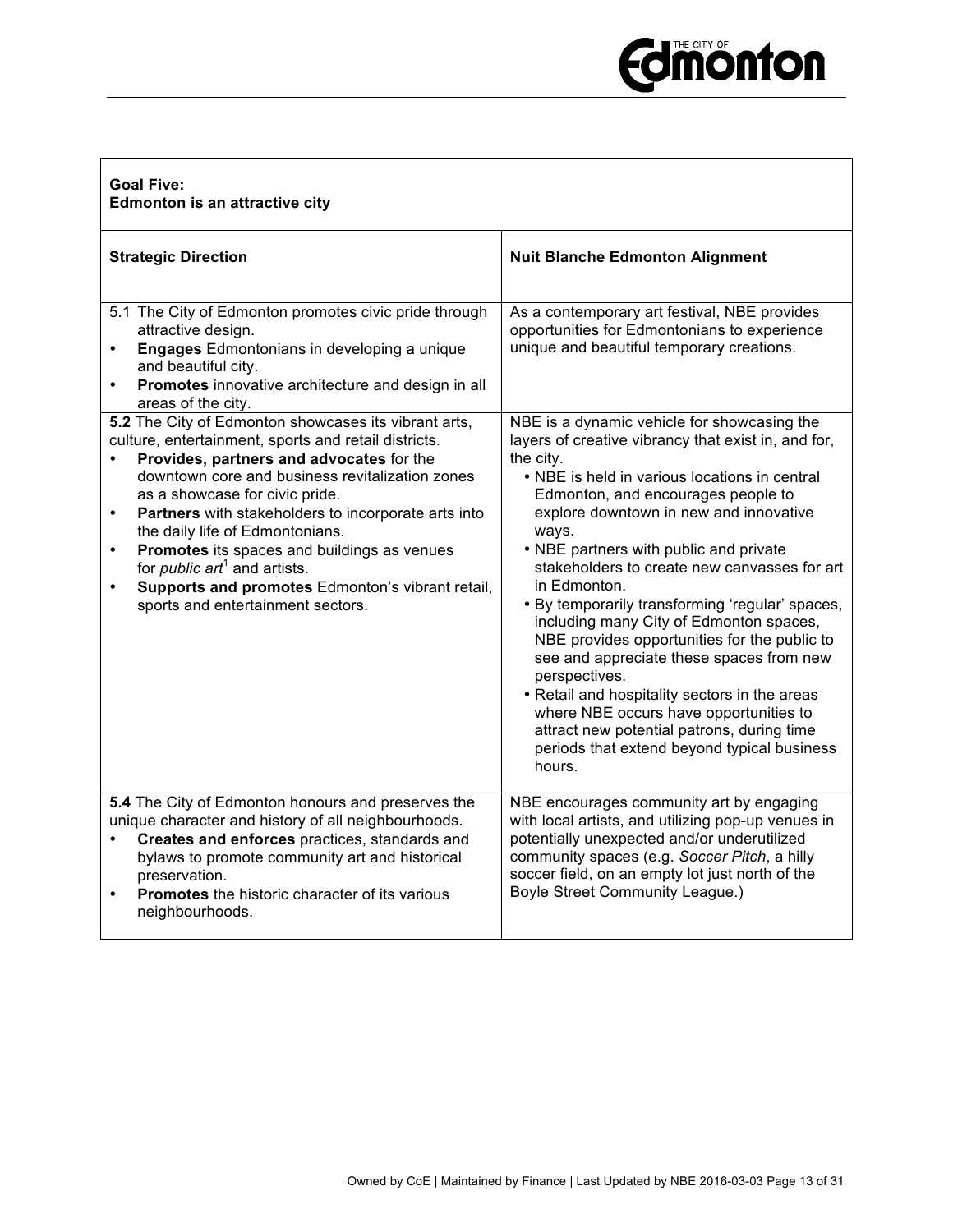#### **Goal Six: Edmonton is a sustainable city Edmontonians want to live in a way that meets the needs of the present while building a strong future.**

| <b>Strategic Direction</b>                                                                                                                                                                                                                                                                                                                                                                                                                                                                                                                                                                                                             | <b>Nuit Blanche Edmonton Alignment</b>                                                                                                                                                                                                                                                                                                             |
|----------------------------------------------------------------------------------------------------------------------------------------------------------------------------------------------------------------------------------------------------------------------------------------------------------------------------------------------------------------------------------------------------------------------------------------------------------------------------------------------------------------------------------------------------------------------------------------------------------------------------------------|----------------------------------------------------------------------------------------------------------------------------------------------------------------------------------------------------------------------------------------------------------------------------------------------------------------------------------------------------|
| 6.1 The City of Edmonton is a socially sustainable<br>society.<br><b>Strategic Policy Directions</b><br><b>Advocates</b> for the moderate and balanced<br>concentration of social agencies, housing and<br>businesses in all neighbourhoods.<br><b>Promotes</b> volunteerism and provides volunteers<br>$\bullet$<br>with formal recognition.<br><b>Supports Edmontonians' access to lifelong</b><br>$\bullet$<br>learning <sup>4</sup> opportunities.<br>Advocates for integrated learning opportunities in<br>$\bullet$<br>city recreational programs and facilities, schools,<br>community leagues, libraries and other facilities. | NBE encourages, stimulates and incites the<br>public to see and experience art in creative,<br>unusual, spaces. Through this support of the<br>'creative class', and the corresponding<br>engagement of the broader citizen base in<br>creative activities, NBE contributes to the<br>cultural, social and economic sustainability of<br>Edmonton. |
| 6.3 The City of Edmonton is an economically<br>sustainable community.<br>Partners to support the attraction and retention of<br>a diversity $3^7$ of people to help build Edmonton's<br>economy.<br><b>Promotes</b> a diverse, vibrant local and regional<br>economy.<br>Promotes opportunities in the <i>downtown</i> core to<br>$\bullet$<br>live, learn, work and play<br>Promotes the capital region as a desirable choice<br>for skilled Canadian and international workers.                                                                                                                                                      | By design, NBE is about diversity in art, space<br>and audience. It is a visual manifestation of a<br>new kind of vibrancy in central Edmonton.<br>• In its support of the creative class, NBE<br>contributes to the City's brand as an inviting<br>place to live, play or visit.                                                                  |

#### **The Way We Grow**

l

The Municipal Development Plan, *The Way We Grow*, identifies nine goals for land use planning in Edmonton, which reflect the City's Vision, *The Way Ahead*. The MDP goals were developed in coordination with the Transportation Master Plan, *The Way We Move*, to ensure the goals of the two Plans mutually support achievement of the City Vision.

| <b>Goals and Strategic Policy Directions</b>                                                                                                                        | <b>Nuit Blanche Edmonton Alignment</b>                                                                                                                                               |
|---------------------------------------------------------------------------------------------------------------------------------------------------------------------|--------------------------------------------------------------------------------------------------------------------------------------------------------------------------------------|
| <b>Sustainable Urban Form</b>                                                                                                                                       | NBE supports The Way We Grow:                                                                                                                                                        |
| Edmonton manages growth to move the City toward<br>a culturally, financially and socially sustainable<br>state.<br><b>Complete, Healthy and Livable Communities</b> | . By using art to animate public spaces in unique<br>and unexpected ways. (5.9)<br>• By promoting arts, culture and tourism. (6.4)<br>• By contributing to the vibrancy of our urban |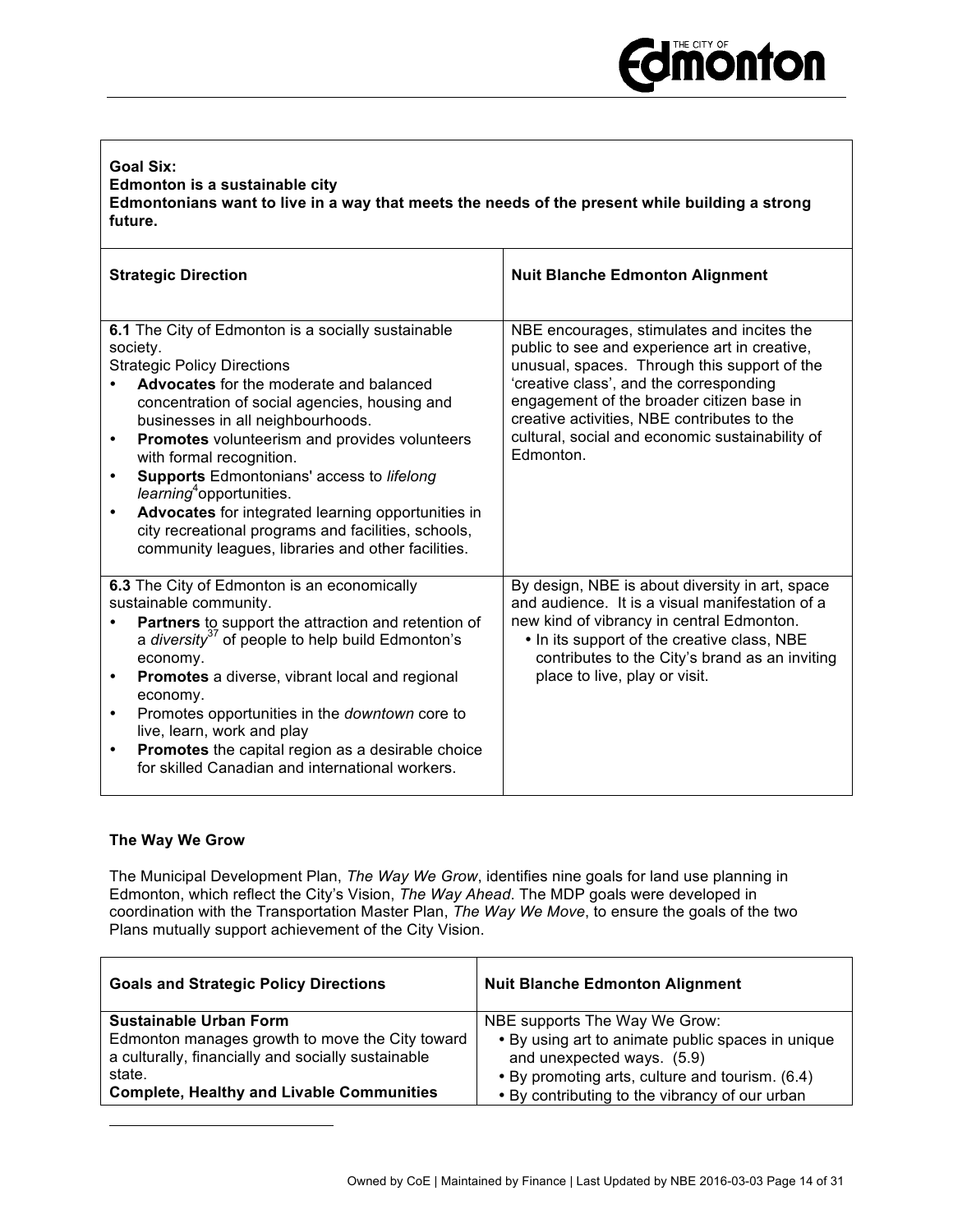

| Communities which are designed to encourage<br>healthy lifestyles and social interaction for people,<br>and which provide the services necessary for<br>liveability.<br><b>Urban Design</b><br>High quality urban spaces, buildings and streets<br>make Edmonton a great place to live and visit.<br><b>Supporting Prosperity</b><br>Edmonton, Alberta's capital city, is home to an<br>innovative and diverse business environment that<br>fosters economic development and supports<br>prosperity. | core.<br>• By creating an all-ages, inclusive, free event that<br>is pedestrian friendly and supportive of healthy<br>lifestyles and social interaction.<br>• By providing innovative opportunities for<br>businesses to publically demonstrate their<br>support for art, vibrancy and creativity in<br>Edmonton. |
|------------------------------------------------------------------------------------------------------------------------------------------------------------------------------------------------------------------------------------------------------------------------------------------------------------------------------------------------------------------------------------------------------------------------------------------------------------------------------------------------------|-------------------------------------------------------------------------------------------------------------------------------------------------------------------------------------------------------------------------------------------------------------------------------------------------------------------|

#### **The Way We Prosper**

*The Way We Prosper* was approved by City Council on March 20, 2013. The economic development plan contains five major, dynamic, made-in-Edmonton economic strategies to direct Edmonton's economic and growth agenda for the next decade:

| <b>Strategy</b>                                                                                                                                                                                                     | <b>Nuit Blanche Edmonton Alignment</b>                                                                                                                                                                                                                                                                                                                                                                                                                                                                                                                                                                                                  |
|---------------------------------------------------------------------------------------------------------------------------------------------------------------------------------------------------------------------|-----------------------------------------------------------------------------------------------------------------------------------------------------------------------------------------------------------------------------------------------------------------------------------------------------------------------------------------------------------------------------------------------------------------------------------------------------------------------------------------------------------------------------------------------------------------------------------------------------------------------------------------|
| A Confident and Progressive Global Image<br>Internationally Renowned as a Powerhouse of<br>Industry<br>An Unrivalled, Competitive Business Climate<br>An Environment for Innovation<br>A Vibrant, Livable City<br>٠ | NBE supports The Way We Prosper:<br>• By helping citizens, and those beyond, to see<br>Edmonton on a parallel cultural plane as other<br>cities around the world that are creative enough<br>to host an event like Nuit Blanche.<br>• By providing a new venue for people to<br>experience the vibrancy and livability of<br>Edmonton. (5.5)<br>. By creatives pushing the view of social spaces,<br>creates climate for innovation.<br>• By encouraging people to come into the centre<br>of Edmonton to see art, but where they can also<br>see and feel the energy of downtown as a<br>gathering place and an economic driver. (5.1) |

## 4. Context Analysis

*How does Nuit Blanche Edmonton compare to similar events in other international and Canadian cities?* 

Nuit Blanche events exist in cities all over the world. They vary in scale and effectiveness, an effectiveness that is largely contingent on municipal involvement and long term government commitments. The City of Toronto's administration, for example, produces their Nuit Blanche. With their substantial in-house resources, it is no surprise that they are regularly able to produce high profile and crowd-pleasing artworks, to launch marketing campaigns that have a broad and impressive reach, and properly manage their audience of over one million people. In Melbourne, their Nuit Blanche program (called White Night) is an initiative of the state government and funded through a multi-year funding agreement with Victorian Major Events Company, a non-profit organization (a model that could be considered to be complementary to Edmonton's). Only in operation for three years, in 2015 Melbourne's White Night had an audience of 500,000. These two cities are able to achieve an attendance of 11-16% of their metropolitan population.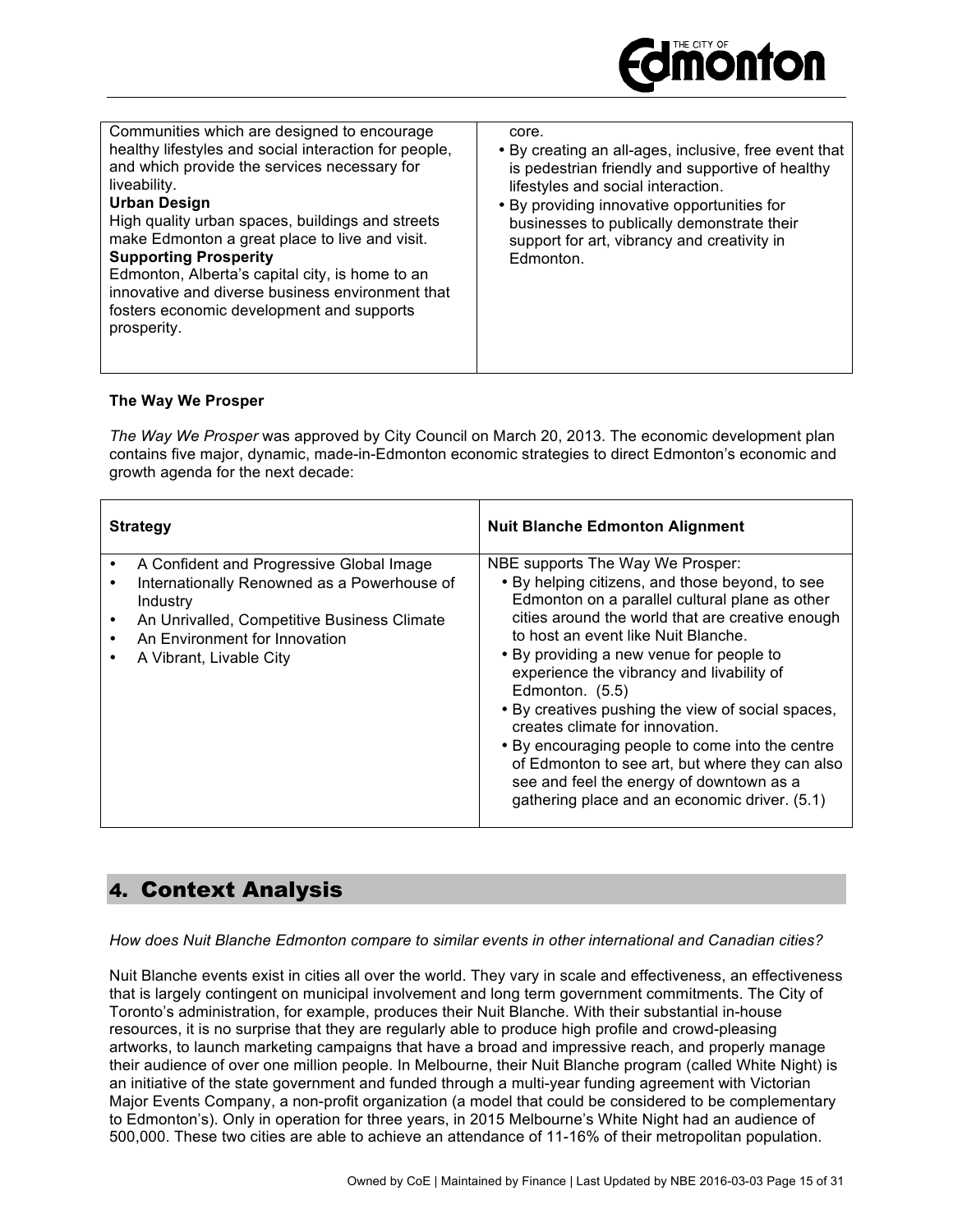

Toronto and Melbourne each approach Nuit Blanche as an opportunity for economic development both through patronage of businesses in key neighbourhoods, tourism and the enhancement of their city brands. They offer their Nuit Blanche event a sustainable and committed funding model, combined with contemporary art expertise and production knowledge as well as marketing reach.

Smaller Nuit Blanche events have also emerged across Canada, including Calgary, Saskatoon and Ottawa/Gatineau. Largely produced by volunteer-run non-profit organizations, they do not have a formal, multi-year or fiscally sustainable relationship with their municipal or provincial governments. While these programs frequently achieve critical success and are popular amongst the areas' arts community, their attendance is in the range of 1-2% of their metropolitan population (e.g. 15,000 in Calgary, 30,000 in Ottawa/Gatineau).

In Edmonton, our Nuit Blanche attendance was a higher percentage of the regional population than like events in other mid-sized Canadian cities. Our attendance of 50,000 is 3.6% of our metropolitan population, a significant difference from our cousins in Ottawa and Calgary. That being said, we are still well below Toronto and Melbourne's first year numbers of almost 7% each.

What success we did have, can be attributed to several factors: the City of Edmonton's substantial involvement with and support of the event; Edmontonians' reputation for embracing community events and festivals as well as arts and culture; the Society's management of a far-reaching media campaign, and the Society's production of marquee artworks, such as Yoko Ono's *Wish Tree*, combined with high-profile installations by local artists.

#### *Where does Nuit Blanche fit within changing perceptions and experiences of the City of Edmonton?*

Nuit Blanche Edmonton is an opportunity to raise the profile of our City as an interesting, dynamic and beautiful place to live and visit. It is also an opportunity for Edmontonians to shift their own perceptions of their City. A lack of engagement with our central core, particularly at night, is persistent despite the changing nature of this area.<sup>8</sup> Furthermore, Edmonton is often perceived as being car-centric with a dearth of pedestrian experiences.<sup>9</sup> Nuit Blanche will create new and positive experiences of Edmonton's core, and will encourage audiences to get out of their cars and experience their city on foot; to explore nooks and crannies that they may have previously overlooked.

## 5. Alternatives

If the City of Edmonton and Society do not commit to a sustainable funding model and relationship, there are some alternatives.

**1. The City of Edmonton could produce Nuit Blanche on its own**

The City of Edmonton would need to build the contemporary art expertise, and build an in-house production team. In addition to leading the marketing campaign, the City would have to fundraise the remainder of the funds and may have limited access to certain funding sources.

**2. The City of Edmonton could reduce its portion of the overall funding for the event and the Society could produce a Nuit Blanche event on its own**

The overall budget for NBE would have to drop. The event would continue to serve and spark the interests of the arts community. With the reduced budget, the types of art works the event could produce would be reduced in scale and technical complexity. The event would serve a narrower

Realities of a Revitalized Downtown: A Look at Negative Perceptions and Why They are Outdated. Edmonton: Downtown Business Association, August 2014.

<sup>&</sup>lt;sup>9</sup> Omar Mouallem, Edmonton still doesn't seem to get it: Nobody comes for the parking. Metro Edmonton, May 31, 2015.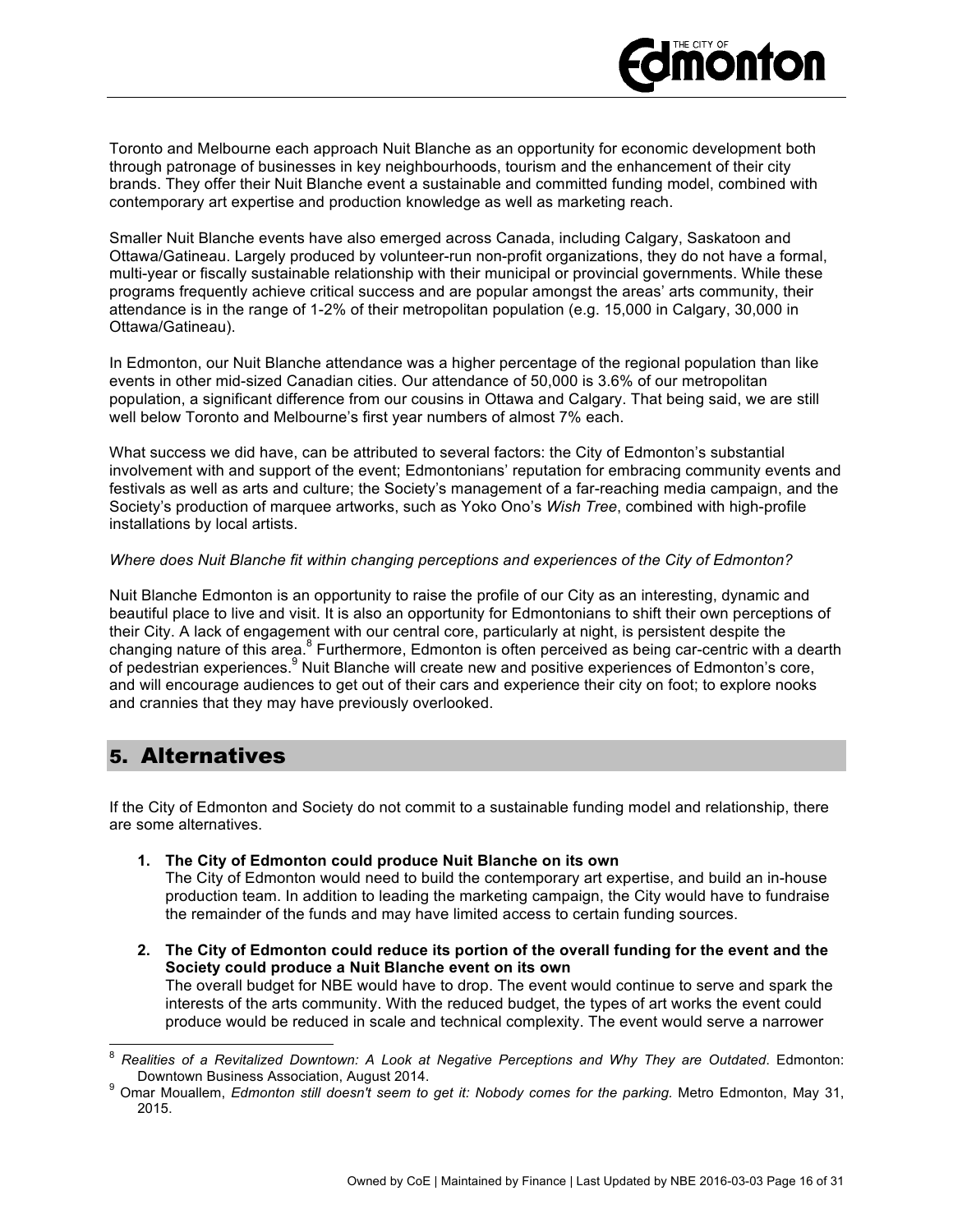

audience, thus attracting less sponsorship support, fewer tourists and would have little economic impact. To control costs, many of the art installations would move to non-public spaces.

#### **3. The event could be ticketed**

This would drastically impact the audience numbers, and thus the event's celebratory feel and its capacity to bring communities together through big and inclusive audiences. A ticketed event will be a barrier to families, many seniors and low-income Edmontonians, and run counter to the inclusivity inherent to the event. In turn this would negatively impact the appeal of the event to corporate sponsors and the impact to the local economy.

**4. The event could not happen, or not return for a long period of time** The investment and learnings from the 2015 event would be lost. If Nuit Blanche were to return in a long period of time, the event organizers and City would need to start from scratch.

## 6. Stakeholders and Community Feedback

#### Stakeholder Impact

The following is an overview of key stakeholders to the event:

#### **City of Edmonton**

Nuit Blanche Edmonton partners with a wide variety of offices and individuals within the City of Edmonton's corporate structure. These include -- but are not limited to:

#### *Citizen Services*

Development of event plans and coordination of Civic Services

#### *Edmonton Police Service*

Collaboration regarding development of safety and security plans; Impacts resources for officers for special duty service; reduces crime

#### *Edmonton Transit Services*

Requirements for additional transit service; increased ridership

#### *Corporate Properties*

Requirements for access to civic owned properties and impacted staff; increased awareness by citizens of city properties

#### *Corporate Security*

Requirements for collaboration regarding development of safety and security plans; potential requirements for additional staff; potential impacts to reducing crime and disorder

#### *Responsible Hospitality Edmonton*

Development of event plans to ensure late night vibrancy and safety; diversification of the late night economy

#### **Arts community**

#### *Individual artists*

Elevation of emerging artists; new opportunities for established and mid-career artists to create artwork on a scale they have no yet realized

#### *Arts organizations*

Our collaborations with arts organizations enable us to share audiences, and facilitate the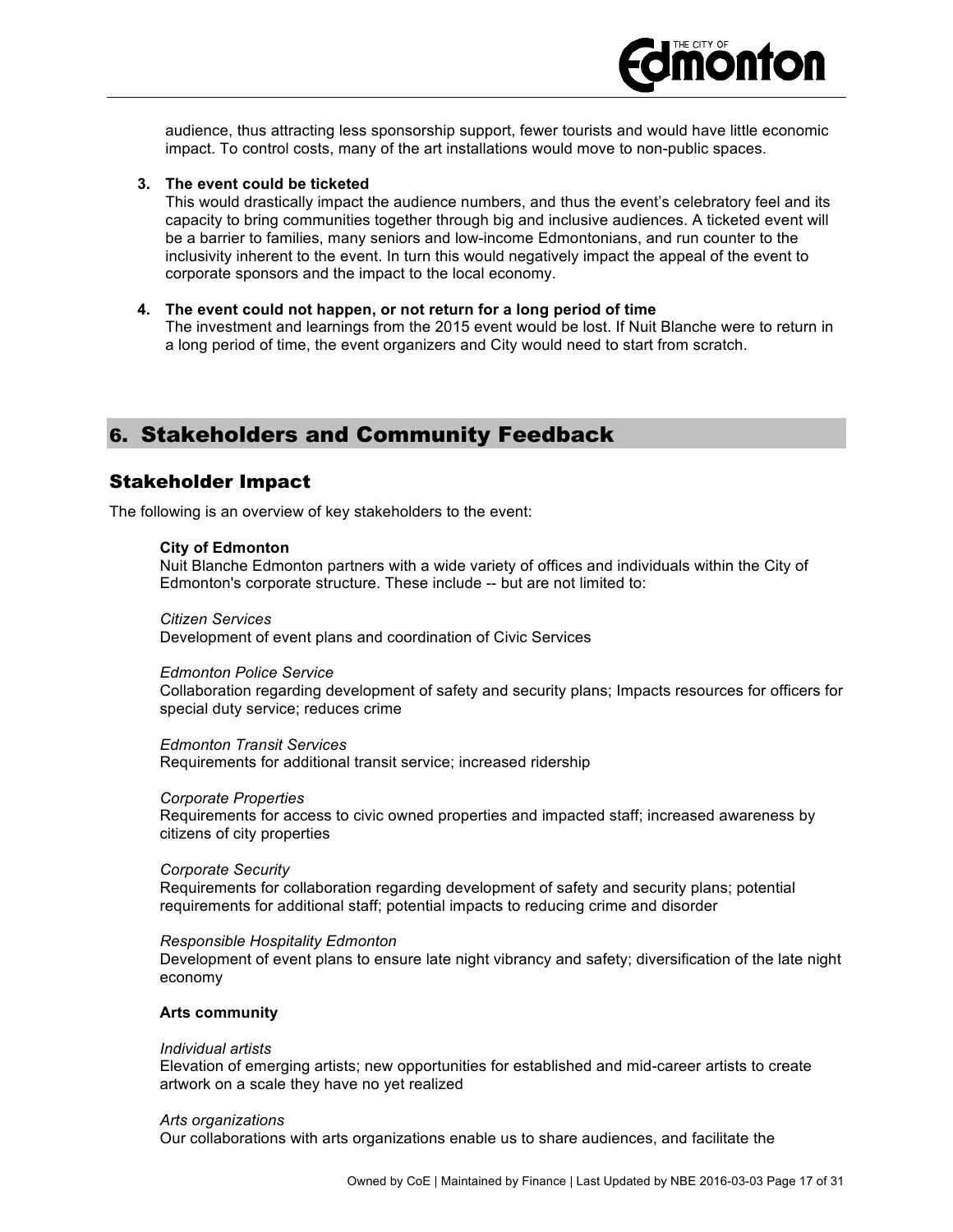

introduction of a new, large audience for arts organizations to share their work, and create interest in their year-round activities.

#### **Tourism businesses**

Working with Edmonton Economic Development Association will enable us to leverage additional partnerships to drive business towards local hotels and restaurants

#### **Late-night Restaurants and Bars**

We intend to partner with late-night restaurants and bars to offer our audience a "complete night out," encouraging and fostering additional business for the hospitality industry.

#### **Downtown Residents**

We intend to work closely with downtown residents, of all income levels, to communicate clearly about our plans, listen and response to their feedback. We aim to create a space and experience that is both memorable and positive for the neighbourhoods in which we are active.

## Community Response

*What feedback did we receive? Most comments were overwhelmingly positive. Here are some highlights from journalists, social media users and letter writers:*

*"In the most confident and engaging large-scale art happening this city's ever seen, thousands of Edmontonians took to the streets Saturday night... it made downtown unrecognizably active on a new scale — never mind after last call."*

*— Fish Griwkowsky, Edmonton Journal*

*"Incredibly successful. It was surreal seeing thick lines of people coming down 103A Ave from Churchill Square."*

#### *— @YEGUncovered*

*"Thank you #NuitBlanche for a fantastic time. And thank you #yeg for being such a community-minded place to live."*

#### *— Sheena Millar, @Arbitral*

*"My respect to the @nuitblancheed team for an amazing bottom-up effort to bring this creative experience to Edmonton."*

#### *— Mayor Don Iveson*

*"[Watching] people approach my installation swept up in exuberant, weekend-night-out energy, only to slide effortlessly into attention, meditation, and the shared experience of a quiet, darkened space... it was transformative."*

— *Lee Henderson, Nuit Blanche artist*

*"Everyone I spoke to unanimously agreed that this event is a success:"* — *Jessica Kent, Global News*

*"Based on the size of the crowds Saturday, the Nuit Blanche contemporary arts party is likely only going to grow in future years."*

#### *— CBC Edmonton*

**Some feedback was negative, and expressed concerns about the potential for complicity between contemporary art and capitalism, the spectre of gentrification for the downtown area, and the potential to displace vulnerable populations.** 

*"the night belongs to you, unless you're homeless. #unpopularideas #NByeg2015"*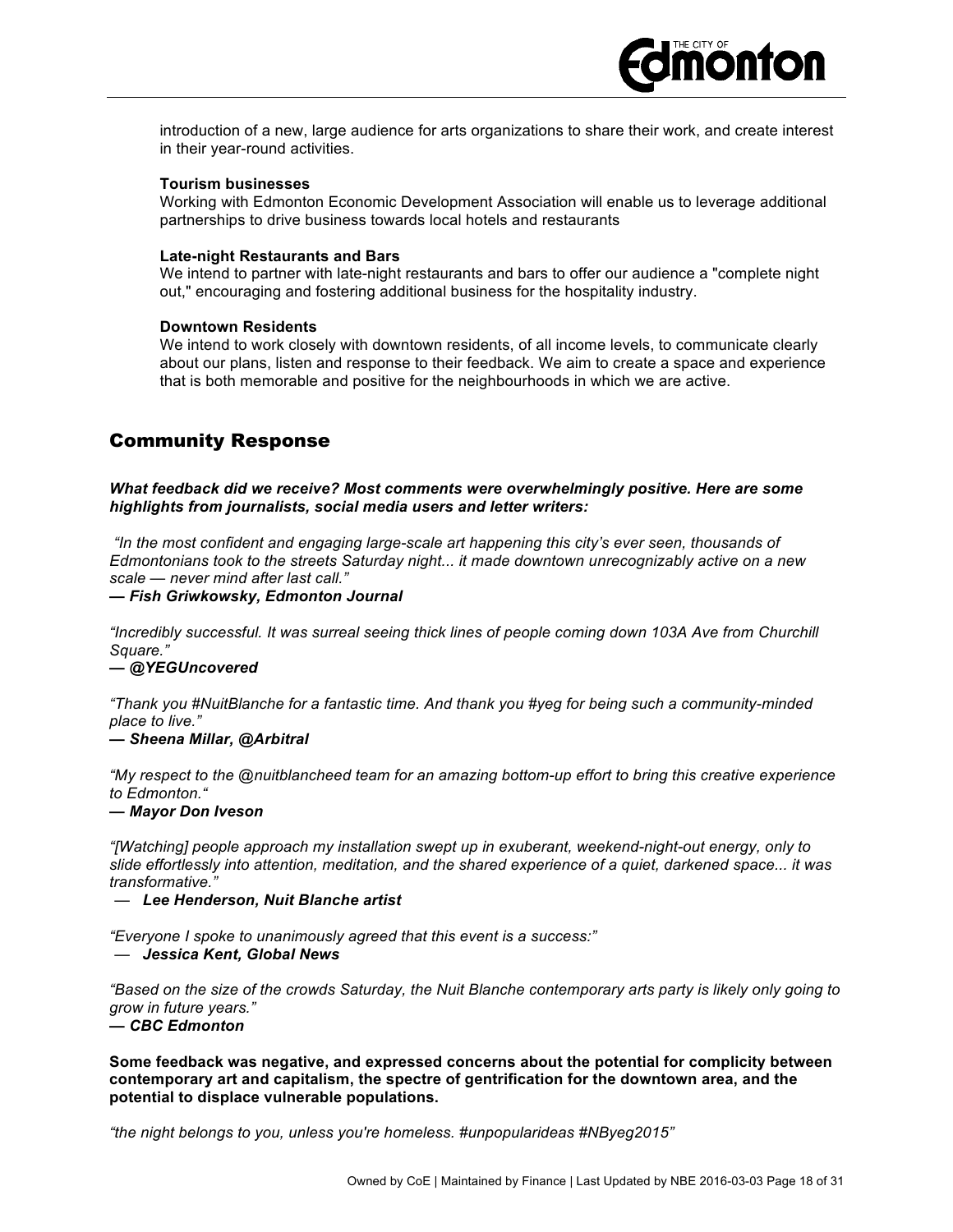

*—* **@j.beier**

*"contemporary art plays a real role in gentrification. #unpopularideas #NByeg2015 #IceDistrict" —* **@j.beier**

The Society believes that Nuit Blanche fosters citizens' engagement and caring about our public spaces. Core to the event's values are inclusivity, the ability of all members of the public to enter and exit without stigmatization, and the removal of barriers wherever feasible. By being located in a central space, vulnerable people in the shelter-district are able to participate more fully than if the event was held in private spaces, or in suburban areas.

## 7. Cost Benefits

## Tangible Benefits

#### **1. Support of the local arts community, cultural workers and event production businesses, as well as food trucks and market vendors.**

The budget for the overall event is, by and large, re-directed back into the local economy. Funds are distributed to artists, cultural workers, and small businesses that provide services such as construction, electrical power, waste management, printing or design services. In 2015, the amount directed by the Society back into the *local* economy was \$425,000<sup>10</sup> (118% of funding from all levels of government).

#### **2. Impact to late-night businesses: restaurants and bars**

In 2015, Nuit Blanche Edmonton resulted in a 7-8% boost in traffic to downtown bars and restaurants compared to the weekends before and after the event.<sup>11</sup> Several businesses stayed open later for that one night, though many chose not to – likely due a to lack of familiarity with the event. We expect that with increased overall attendance to the event, and more accommodation from downtown businesses, that the future impact to the downtown businesses would be 12-15% for that one night. Longer term, it would boost familiarity and support of the businesses in question.

Nuit Blanche Edmonton supports a vibrant and safe night-time economy, while helping to diversify the late night industry. The success of Edmonton's downtown will rely in large part on changing perceptions and misconceptions about safety in the downtown core. Nuit Blanche helps to create those changes, and shifts perceptions regarding what is possible downtown in Edmonton late at night.

## Intangible Benefits

#### **1. Improve the image and reputation of Edmonton as a great place to work and live**

A vibrant central core is a cornerstone of a city's brand, image and reputation, and its attractiveness as a great place to live, work and visit. Urban theorists such as Jane Jacobs, Jan Gehl and Richard Florida have long maintained that cities require a vibrant urban landscape to attract and retain residents and to maintain the growth of a city.

 $10$  The \$425,163 of cash directed back into local businesses and individuals breaks down into the following categories: Local Artist Fees and Expenses \$24,645; Contractors, Professional Services and Security \$141,990; Design, Printing and Signage \$39,144; Construction, Materials & Supplies \$49,779; AV & Power \$33,809; Event Infrastructure and Services \$25,674; Accommodation and Hospitality \$11,631; Advertising \$25,621; Civic

Services \$43,653; Vendor Revenue after NBE Commission and Fees \$28,885.<br><sup>11</sup> Data pulled from Servall Biometrics, an ID scanner system used by numerous downtown businesses.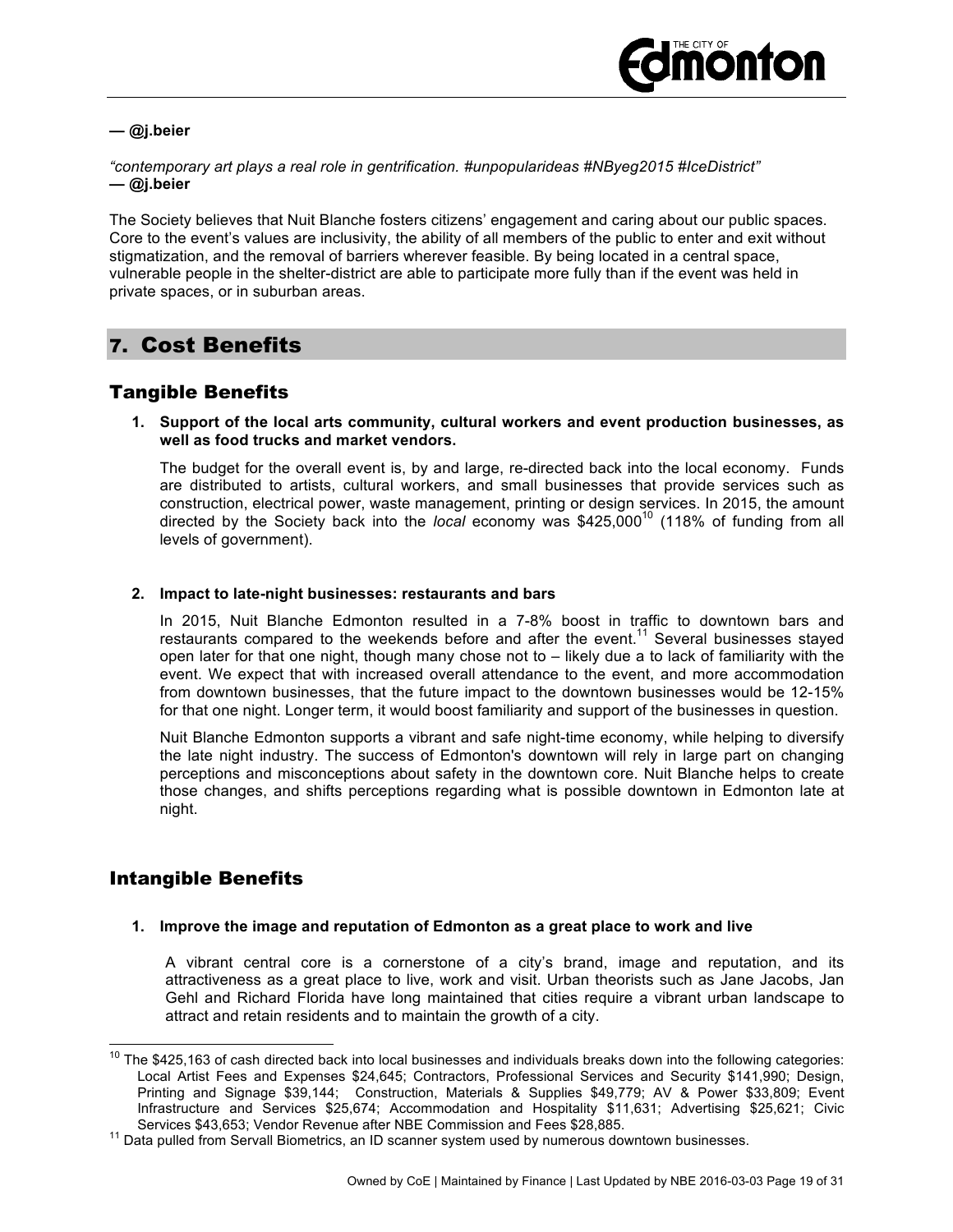

Despite the changing vibrancy and safety of Edmonton's downtown, negative myth perceptions of the area continue. A 2014 report from the Downtown Business Association described the persistence of these myths despite changing crime and density statistics. It argued that new positive experiences, memories and stories of the area would be a powerful tool in changing the narrative of how our City is framed and understood.<sup>12</sup> By drawing people downtown and encouraging them to explore and think about their urban environment in new ways – Edmonton's Nuit Blanche will do just this. It will help dispel the myths about Edmonton's downtown and contribute to an understanding of our City as an inclusive and welcoming place. It will also help to reframe stories told about Edmonton to show that it is indeed a great place to work and live.

Nuit Blanche Edmonton will help entice more artists and creative entrepreneurs to become involved with the event and come to our city. At a time when economic growth in arts, entertainment and recreation is rising<sup>13</sup>, Edmonton can further its economic diversity and become an even greater city to work and do business in.

Lastly, Nuit Blanche is a chance for Edmontonians to step out of their cars and onto the street. By celebrating and exploring their city in a new light, Nuit Blanche can be used for building civic pride; an important factor for attracting and retaining residents.

#### **2. Attract tourists to Edmonton and build the City's reputation as a great place to visit**

While the economy in Alberta is suffering under the losses of the oil and gas industry, other industries – notably tourism – are doing well. As seen in other cities, a Nuit Blanche event can further bolster tourism numbers.

The statistics around tourism and Nuit Blanche events are most closely tracked by the City of Toronto. Commissioned surveys from Ipsos Reid have demonstrated a steady and growing tourist base to Toronto's audience. Within two years of being in operation, in 2008, it was reported that 13% of the overall audience were tourists; while in 2014 and 2015 that number was 20%. The related overall economic impact to the province of Ontario grew from \$7.6 million in 2008, to \$41.5 million in 2015.<sup>14</sup> It is also worth noting that Toronto stages their Nuit Blanche the first weekend in October, and Melbourne stages theirs in February. Both time periods are on the tail end of each City's busy tourist period.

It is reasonable that Nuit Blanche Edmonton could be a relative draw for tourists to our City, especially if situated within a larger tourism campaign for the area. There is of course an associated economic impact with out-of-town visitors, which a 2014 study by the Edmonton Economic Development Corporation's Enterprise Edmonton assessed. It indicated that attendance of 50,000 at Nuit Blanche Edmonton – which we achieved – could bring about 2,500 overnight visitors. In this scenario, visitor spending in the Edmonton area was assumed to be \$231,389. If Nuit Blanche Edmonton achieved 100,000 participants, and out-of-town participation grew to 10% or 10,000 people – spending would jump to  $$925,556$ .

#### **3. Increase the profile of Edmonton's arts community and the city itself as a platform for contemporary art and excellent cultural programming**

The event gives high-profile opportunities to local artists alongside artists with internationally established reputations. In 2015, for example, some of the most well received artworks were local

<sup>&</sup>lt;sup>12</sup> Realities of a Revitalized Downtown: A Look at Negative Perceptions and Why They are Outdated. Edmonton: Downtown Business Association, August 2014.<br>http://www.edmontondowntown.com/uploads/082614\_Y888qA2yQFxXrhe\_85019.pdf

 $13$  In 2015, Canada's arts, entertainment and recreation industry grew three percentage points higher than Canada's retail sector and about two percentage points greater than Canada's real estate industry.<br><sup>14</sup> http://nuitblancheto.ca/about/event-history.html

<sup>15</sup> Enterprise Edmonton, *Nuit Blanche Edmonton 2015 – Economic Impact Estimate,* 2014.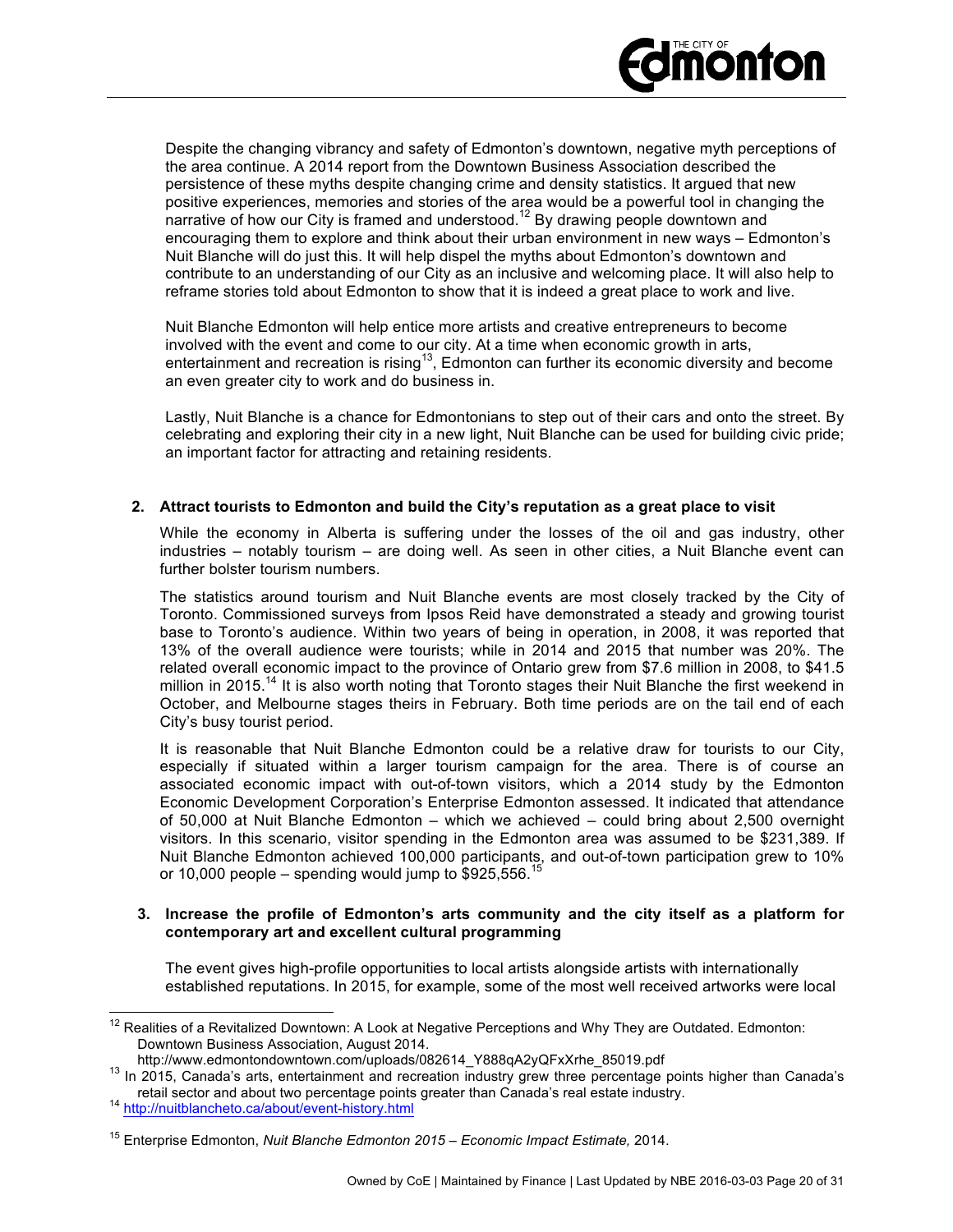

Nuit Blanche Edmonton draws attention to the depth and breadth of the arts scene in our City, while placing local artists within an international context. In so doing, Nuit Blanche Edmonton supports local artists in long-term careers and building respected bodies of work.

#### **4. Bring diverse regional communities together for a shared and inspiring experience for all ages**

By being a free event that emphasizes coming together on one special night, Nuit Blanche Edmonton reaches out to people from all economic backgrounds. It positions itself as an event for everybody, from all ranges of contemporary art comfort-levels, or as a 2015 tagline for the event summed up: "from the art savvy to the art skeptical". A City of Edmonton supported Nuit Blanche reflects and fosters the high value that Edmontonians put on culture and the arts as an integral part of our society, while underlying diversity and inclusion as values that we hold dear.

## Costs

Looking forward, the Society is in a position to increase its corporate sponsorship and donations: it has a successful first year under its belt; more lead time and better organizational support; and the Society is pursuing charitable status, which will bode well for private donations. Given the state of the economy, however, the organization's projections for revenue for 2017 and 2019 are relatively conservative.

Expenses for 2017 and 2019 events are also expected to go up. For 2014 and 2015, NBE relied on volunteer staff and donated consulting services. Moving forward, the Society will require at least one dedicated staff person with supporting part-time staff.

Programming and event expenses are also expected to rise, as artists and artworks will require better funding to be sustainable, and feedback suggests that a greater density of programming is required to satisfy expectations.<sup>16</sup> The predicted increase in audience attendance also means that event infrastructure and Citizen Service's costs will go up. Lastly, we are planning for increased costs for late-night public transit routes (as we have identified a need for greater coverage), and increased costs for Edmonton Police Services.

The following table outlines the planned budgets for 2017 and 2019, as compared to 2015.

<sup>&</sup>lt;sup>16</sup> For example, when the Edmonton Journal's art critic Fish Griwkowsky was asked on the Journal's podcast Dirt City if there was anything the event organizers could do differently next time he answered: "I would just say… more. Literally. [The art installations were] wide spread." He then adds, "You know what I like about it… you didn't have to do everything necessarily, you just walked around anywhere you wanted to go… I was just sort of following crowds. There must be something over there, because there were people going over there." Dirt City Limits Podcast: No. 19: Nuit Blanche, Fall Highlights and Protest Songs, *Edmonton Journal*, September 30, 2015. https://soundcloud.com/dirtcitylimits/no-19-nuit-blanche-fall-highlights-and-protest-songs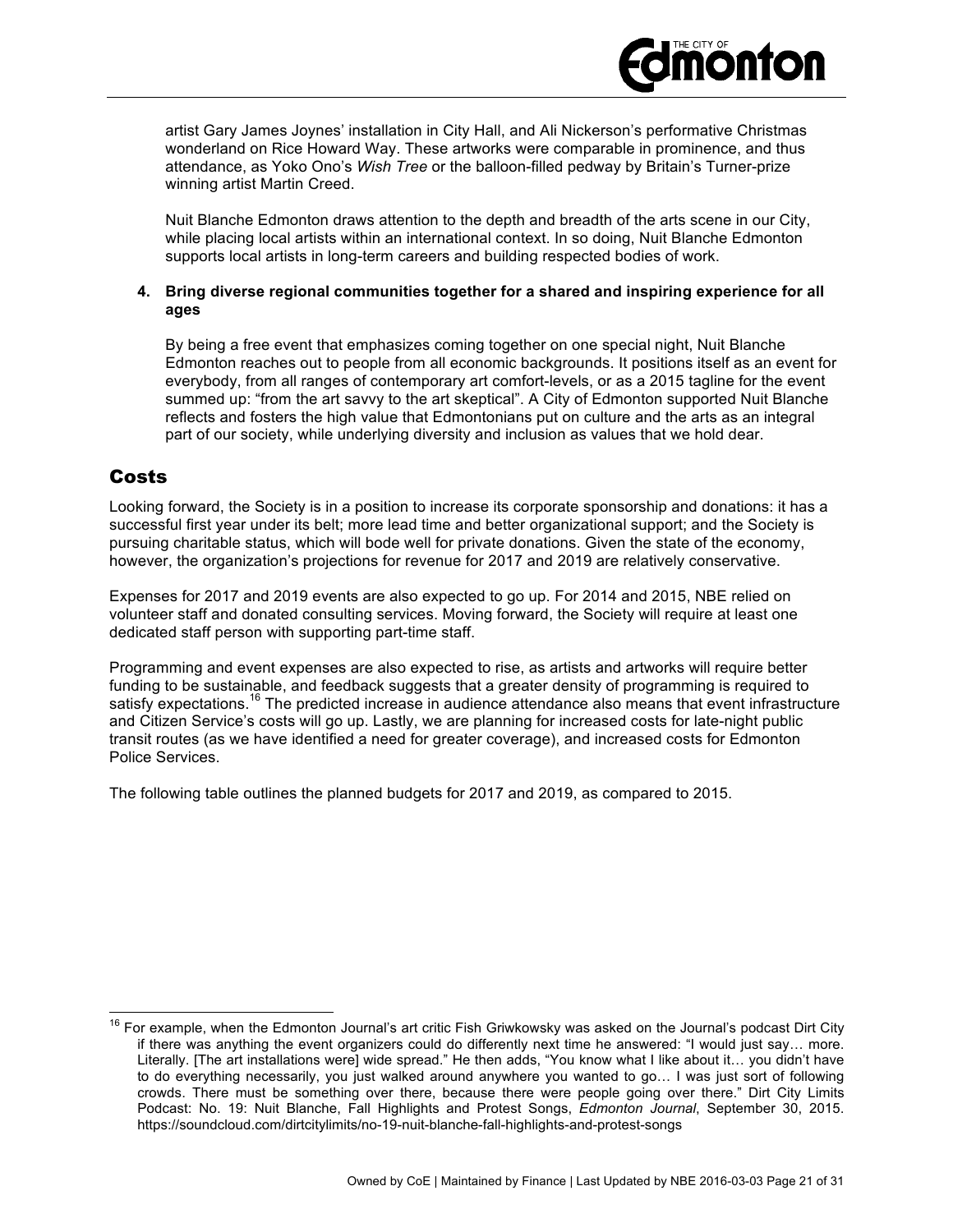

| <b>REVENUE</b>                   | <b>2015 Event</b> | <b>2017 Event</b> | <b>2019 Event</b> |
|----------------------------------|-------------------|-------------------|-------------------|
| Corporate Sponsorship            |                   |                   |                   |
| Corporate Cash                   | \$103,550         | \$165,000         | \$180,000         |
| Corporate In-Kind                | \$204,860         | \$225,000         | \$250,000         |
| Donations                        | \$25,375          | \$60,000          | \$85,000          |
| Grants, Government               | \$111,342         | \$150,000         | \$160,000         |
| City of Edmonton, Civic Services | \$250,000         | \$335,000         | \$350,000         |
| Earned Revenue at Event          | \$9,936           | \$20,000          | \$25,000          |
| <b>TOTAL</b>                     | \$705,063         | \$955,000         | \$1,050,000       |

| <b>2015 Event</b> | <b>2017 Event</b> | <b>2019 Event</b> |
|-------------------|-------------------|-------------------|
| \$122,855         | \$190,000         | \$210,000         |
| \$199,012         | \$240,000         | \$255,000         |
| \$66,056          | \$85,000          | \$105,000         |
| \$258,022         | \$390,000         | \$420,000         |
| \$59,118          | \$50,000          | \$60,000          |
| \$705,063         | \$955,000         | \$1,050,000       |
|                   |                   |                   |

| <b>BALANCE</b><br>oι<br>᠈៶<br>. |
|---------------------------------|
|---------------------------------|

## Assumptions

1. Based on other Nuit Blanche events, our audience is projected to increase by 50% between the first and second major events. To accommodate for this the scale of programming has been boosted up, as has event infrastructure and civic services.

2. Operational costs will go up, as the Society can no longer rely on volunteer and donated consulting services in key staff positions.

3. Corporate Sponsorship will increase, as the hurdles for a new and unknown event were significant in our first year. Projections, however, are not ambitious due to the realities of our provincial economy.

4. A focused Donations strategy, encompassing fundraisers and "Friends of the Night" plan, will boost revenue in this category.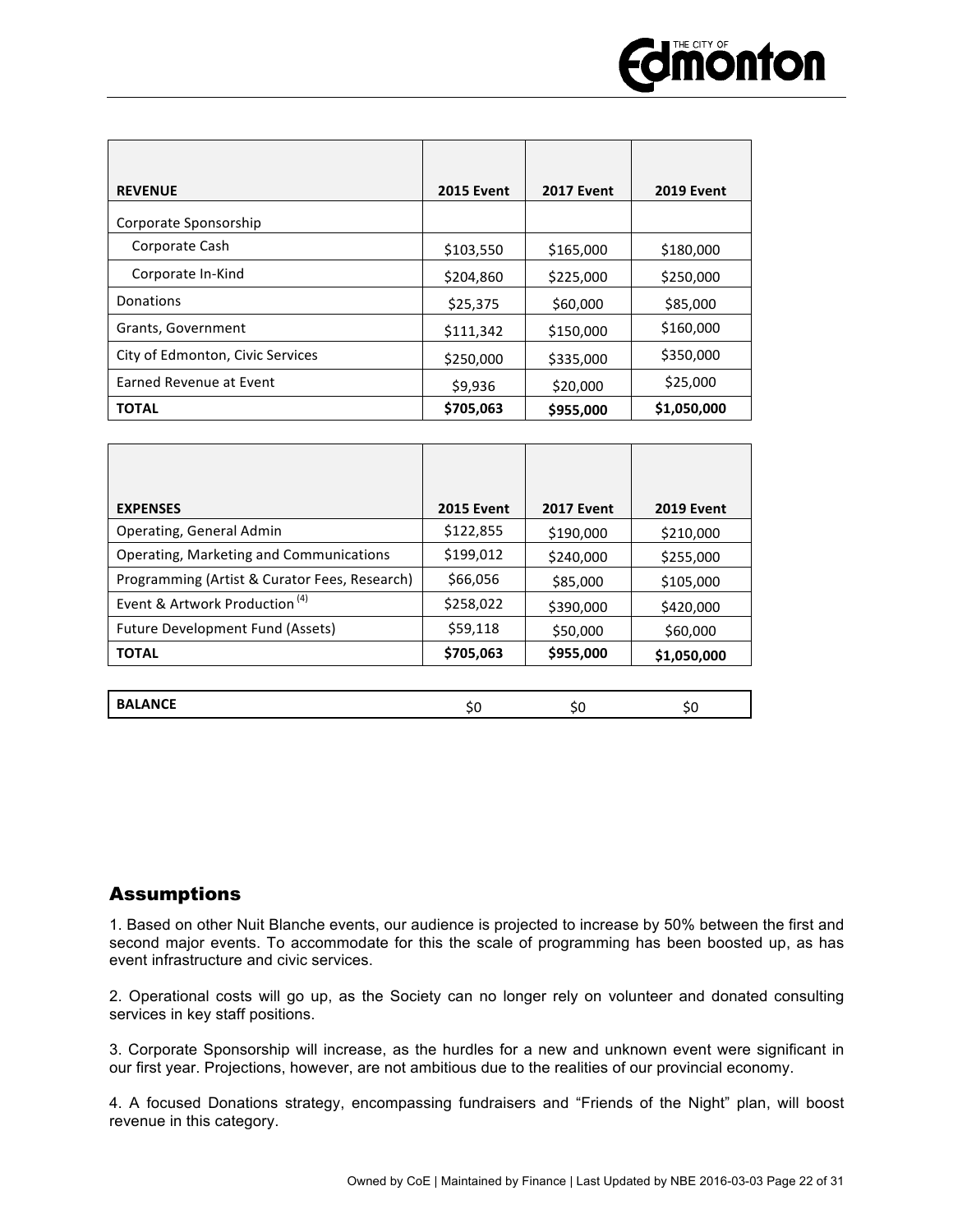

5. Having passed the milestone of producing its first event, the Society will have access to significantly more grant funds at both the provincial and federal level.

6. Earned revenue at the night of the event will go up, as a result of increased audiences, more vendors and improved strategy for food trucks, night market and merchandise, as well as new VIP tour and lounge program.

7. If incorporated into a larger tourism strategy by Edmonton Tourism and Travel Alberta, the event will be a draw for regional tourists.

## 8. Resourcing

The event is the Society's cost and doing. The Society will cover CIVIC SERVICES, such as road closures or extended nighttime bus service. The cost of these services are included within the financial ask to Council, and are not over and above the requested amount.

There are costs to the City, however, in the form of staff time dedicated to strategic and general planning, that will not be recouped and will need to be absorbed by the administration.

The Society's resources encompass the areas of contemporary art, event production, marketing and communications, as well as fundraising.

## 9. Key Risk(s) and Mitigating Strategy

1. **Key Risk:** Real or perceived lack of safety

**Mitigating Strategy:** By partnering with many organizations, and appealing to large audiences, we bring density and vibrancy to streets often thought of as unsafe. To mitigate against this Risk, a considered Emergency and Safety Plan is developed and relies on a Command Central while coordinating resources from Edmonton Police Service, City Corporate Security, Private Security and NBE staff and volunteers.

2. **Key Risk:** Weather

**Mitigating Strategy:** The event runs rain or shine. Poor weather is a key risk, and accordingly a portion of the art installations are planned for indoors. Extreme weather will result in some installations being closed, which *may* be rescheduled if possible.

- 3. **Key Risk:** Losing headlining artists **Mitigating Strategy:** While certain works are "marquee" projects, the program will be sufficiently dynamic to not depend on any one artist. A loss of a headlining artist will be damaging, but will also allow for resources and space to be reallocated to support other projects.
- 4. **Key Risk:** Insufficient Funding from other Revenue Sources **Mitigating Strategy:** In order to mitigate risk as it relates to revenue, the Society is diversifying its revenue streams. There are four main areas: corporate sponsorship, individual and foundation donations, government grants, membership and event fundraisers, earned revenue.

Projections for corporate sponsorship are relatively conservative to protect against our beleaguered economy, while more resources are being directed to a donations campaign and building out our earned revenue model.

Earned revenue is comprised of food trucks, a night market, merchandise, tours and VIP lounge.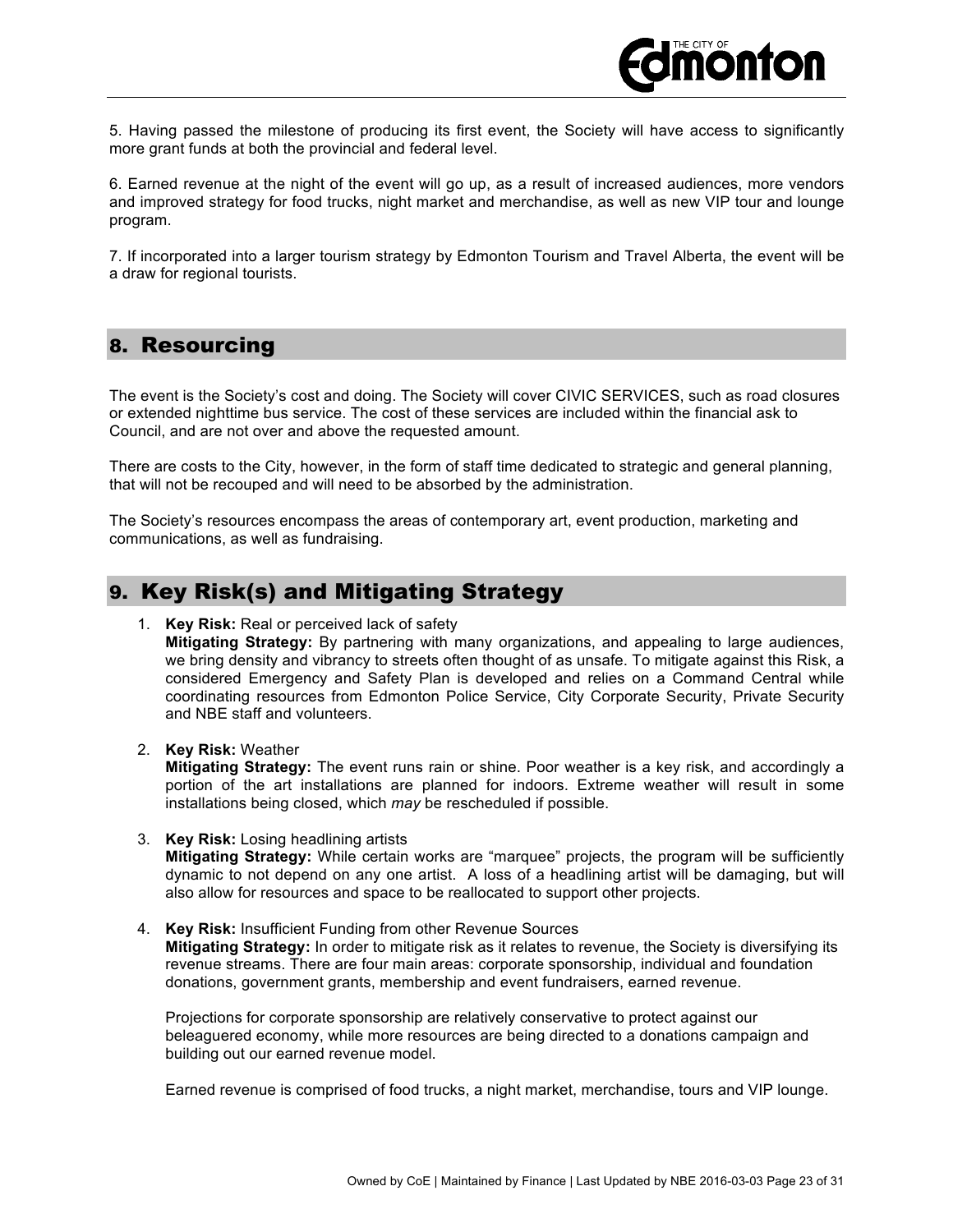## 10.Conclusion and Recommendations

## Conclusion

In order for Edmonton to continue to have a Nuit Blanche event, it is incumbent upon the City of Edmonton to enter into an agreement with the Society. This agreement will entail a confirmation of funding for 2017 in this budget cycle, and recommend continued work in 2019 and 2012 for assessment by Council in the next budget cycle.

In 2017, this will entail a commitment of a maximum of \$335,000, which will be inclusive of all direct costs incurred by the City including Civic Services.

Such an agreement will provide this civic event with a sustainable and stable funding model.

## Recommendations

The Recommendation is that the City of Edmonton provides funding in the amount of \$335,000 to the Society to produce the 2017 Nuit Blanche Edmonton event. It is also recommended that Council move that the event be considered for funding in the next budget cycle, for the 2019 and 2021 events inclusive.

## Project Responsibility and Accountability

The Nuit Blanche Edmonton Society is responsible and accountable for the event.

## 11.Implementation Approach

The Society requests that funds of \$335,000 are delivered in the first quarter of 2017.

## 12.Review and Approval Process

This Business Case has been reviewed and formally approved by the Nuit Blanche Edmonton Society's Board of Directors at the May 18, 2016 board meeting.

#### Business Case Signoff

The business case should be signed and dated by the approving General Manager, indicating whether or not the business case is approved. If applicable, approval conditions should be identified. If the business case is not approved, reasons for the decision should be documented.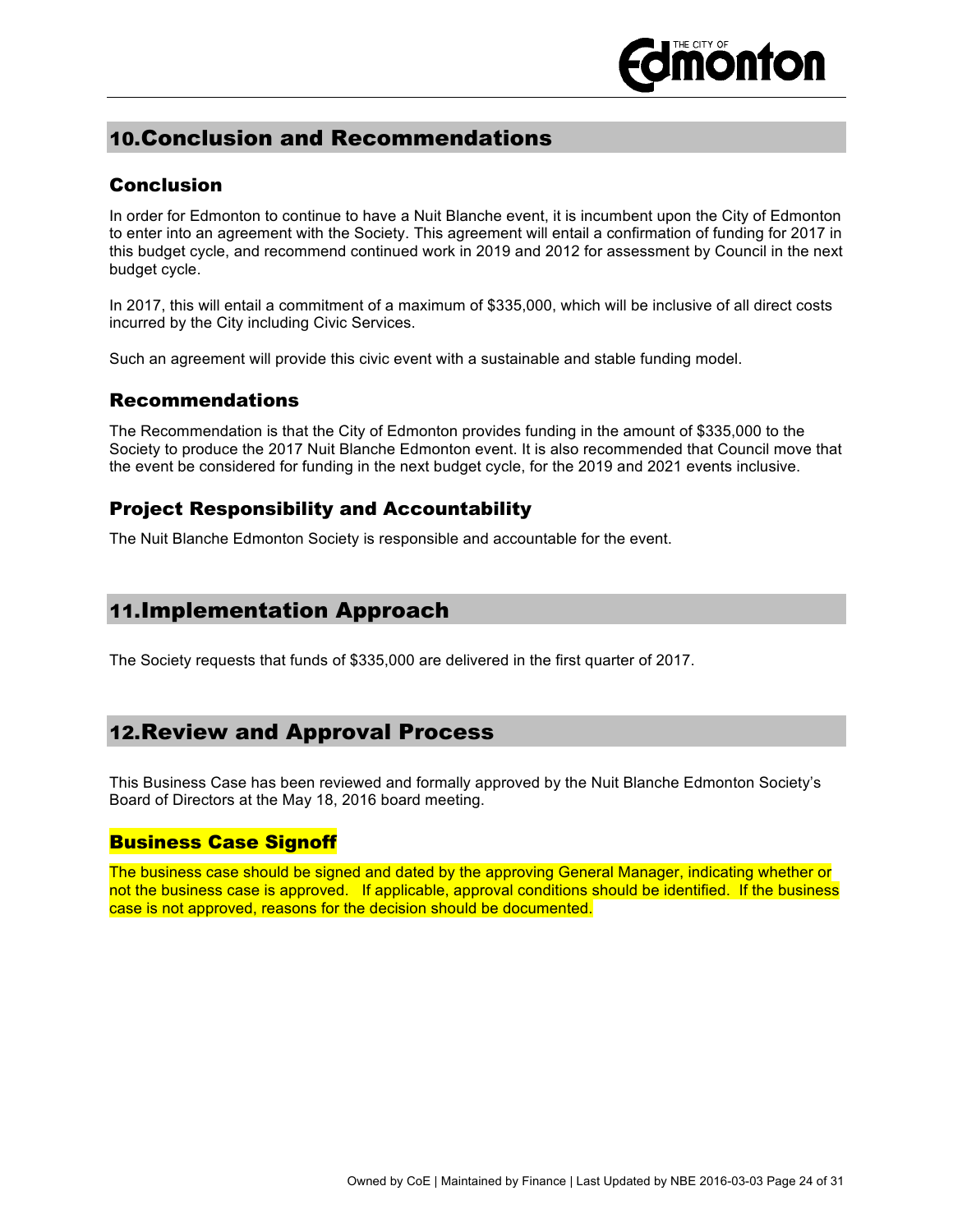

## 13.Appendices

The following pages identify suggested Value Management tools and reports to be incorporated into an actual business case.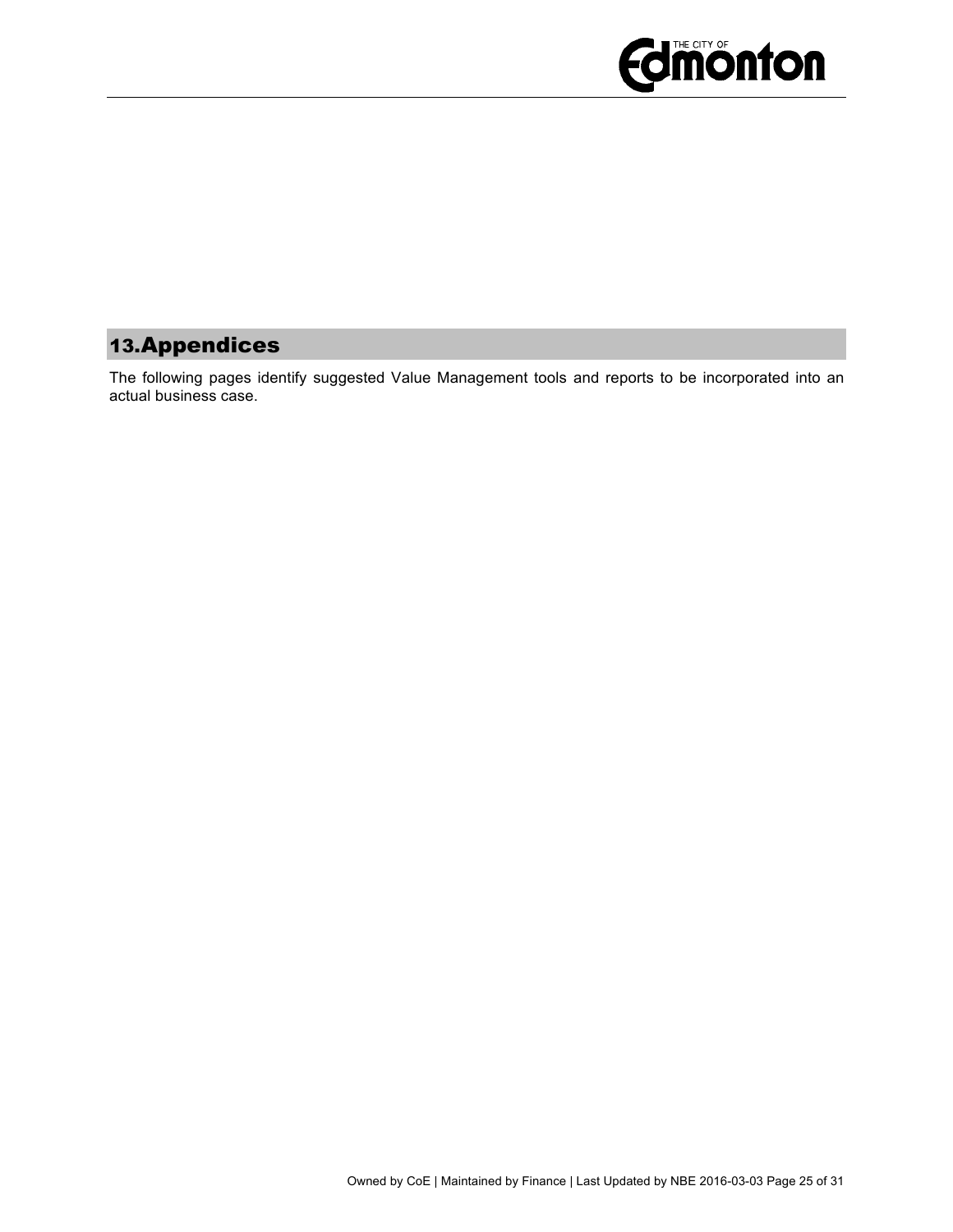## **Appendix A: Detailed 2017 Expenses**

|                                                  | Ś        |
|--------------------------------------------------|----------|
| <b>EXPENSES</b>                                  | Category |
|                                                  |          |
| <b>OPERATING, General Admin</b>                  |          |
| <b>General Admin &amp; Staffing</b>              | 160,500  |
| Insurance & Professional Fees                    | 29,500   |
| <b>Subtotal</b>                                  | 190,000  |
| <b>OPERATING, Marketing &amp; Communications</b> |          |
| Marketing & Communications                       | 240,000  |
| <b>Subtotal</b>                                  | 240,000  |
| <b>PROGRAMMING &amp; RESEARCH</b>                |          |
| <b>Artist and Curator Fees</b>                   | 58,000   |
| Travel                                           | 17,000   |
| <b>Public Programming</b>                        | 10,000   |
| <b>Subtotal</b>                                  | 85,000   |
| <b>EVENT PRODUCTION</b>                          |          |
| <b>Staff and Volunteers</b>                      | 36,000   |
| Infrastructure & Construction                    | 208,000  |
| Wayfinding and Audience Experience               | 43,000   |
| Security and First Aid                           | 23,000   |
| Civic Services                                   | 80,000   |
| <b>Subtotal</b>                                  | 390,000  |
| <b>Program Development Fund</b>                  | 50,000   |
| <b>Subtotal</b>                                  | 50,000   |
| <b>Total Expenses</b>                            | 955,000  |
| <b>Balance</b>                                   | 0        |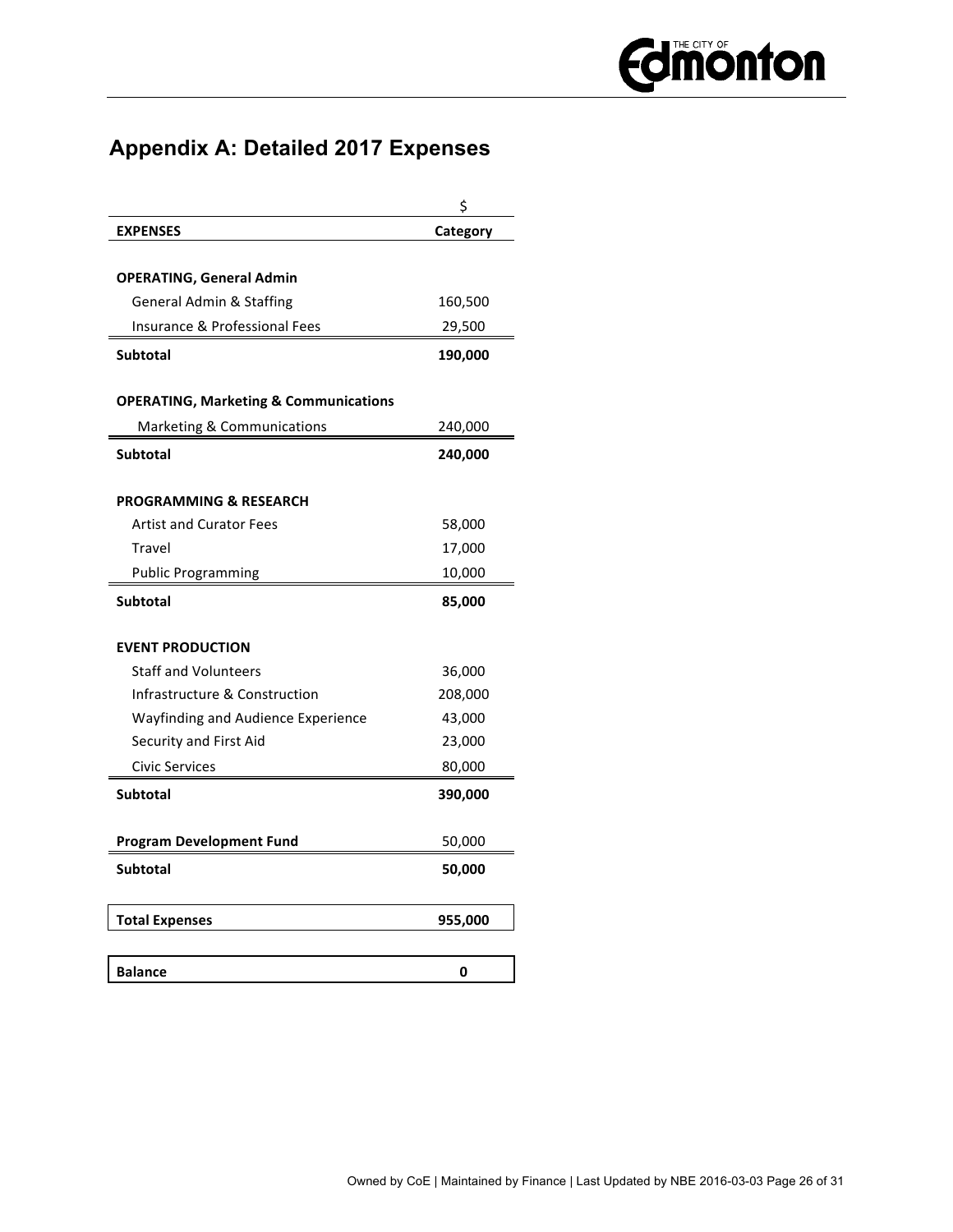## **Appendix B: Comparison of 2015 and 2017 Civic Services Expenses**

| Category                            | <b>Dpt/Section/Line Item</b>                   | 2015 Actuals | 2017<br><b>Projections</b> |
|-------------------------------------|------------------------------------------------|--------------|----------------------------|
|                                     |                                                |              |                            |
| Custodial, Permits &                | Custodial                                      | \$<br>618    |                            |
| <b>Corporate Properties</b>         | Sustainable Development Permits                | \$<br>313    |                            |
|                                     | <b>Corporate Properties</b>                    | \$<br>385    |                            |
|                                     | Subtotal                                       | \$<br>1,316  | 2,500                      |
| Coordination of<br>Artworks on City | City Hall                                      | \$<br>10,430 |                            |
| Properties                          | Chancery Hall                                  | \$<br>4,834  |                            |
|                                     | Subtotal                                       | 15,264       | 20,000                     |
| <b>Edmonton Police Services</b>     | <b>EPS Special Duty</b>                        | \$<br>6,264  | 12,500                     |
|                                     | <b>Subtotal</b>                                | \$<br>6,264  | 12,500                     |
| Transportation, Traffic             | Transit (detour planning, inspectors, signage) | \$<br>5,991  | 15,000                     |
| and Peace Officers                  | Peace Officers (TPO)                           | \$<br>7,200  | 15,000                     |
|                                     | Traffic (detours, meters etc.)                 | \$<br>7,907  | 15,000                     |
|                                     | Subtotal                                       | \$<br>21,098 | 45,000                     |
|                                     | <b>Total Civic Services Budget</b>             | \$<br>43,942 | 80,000                     |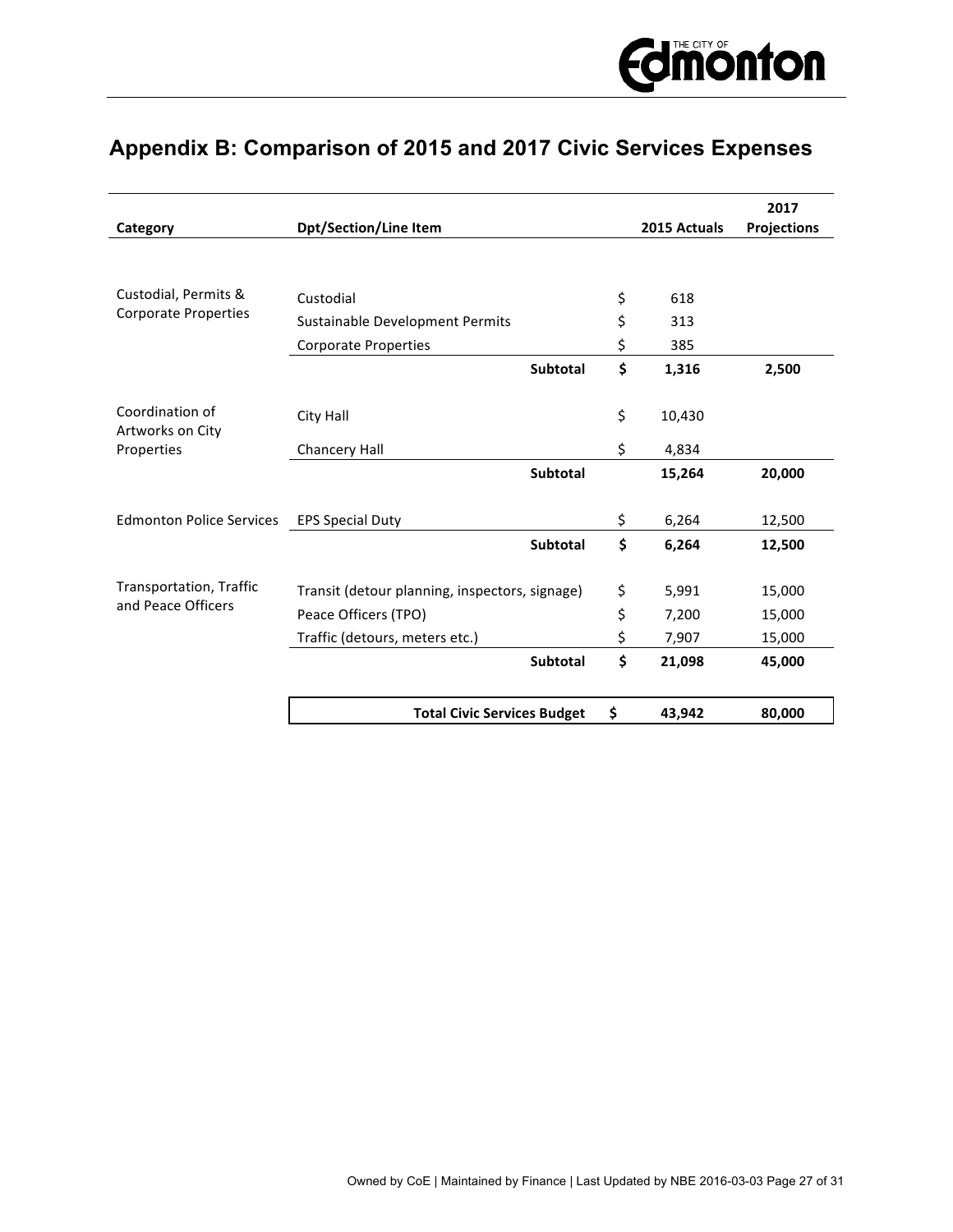

## **Appendix C: Provincial and Federal Grant Review**

With its first major event under its belt, the following is a selection of government grant programs that are now a potential source of revenue for the Society:

| Organization                   | Grant                                                    |
|--------------------------------|----------------------------------------------------------|
| Alberta Foundation for the Art | Organization/Arts Projects*                              |
| Alberta Foundation for the Art | Alberta Culture Days*                                    |
| Alberta Foundation for the Art | <b>Community Support Organizations</b>                   |
| Alberta Foundation for the Art | Arts Presenting*                                         |
| Canada Council                 | Project Grants for Organizations in the Visual Arts      |
| Canada Council                 | Visual Arts: Artists and Community Collaboration Program |
| Canada Council                 | New Chapter                                              |
| Heritage Canada                | <b>Building Communities (Local Festivals)</b>            |
| Heritage Canada                | Canada Arts Presentation Fund                            |
| Heritage Canada                | Canada 150 Fund                                          |
| Alberta Culture and Tourism    | Tourism Growth Program                                   |
| <b>Travel Alberta</b>          | Cooperative Marketing Program                            |
| Alberta Culture & Tourism      | Community Initiatives*                                   |
|                                |                                                          |

\* An asterisk indicates the Society previously qualified for this grant and successfully applied to the program in question.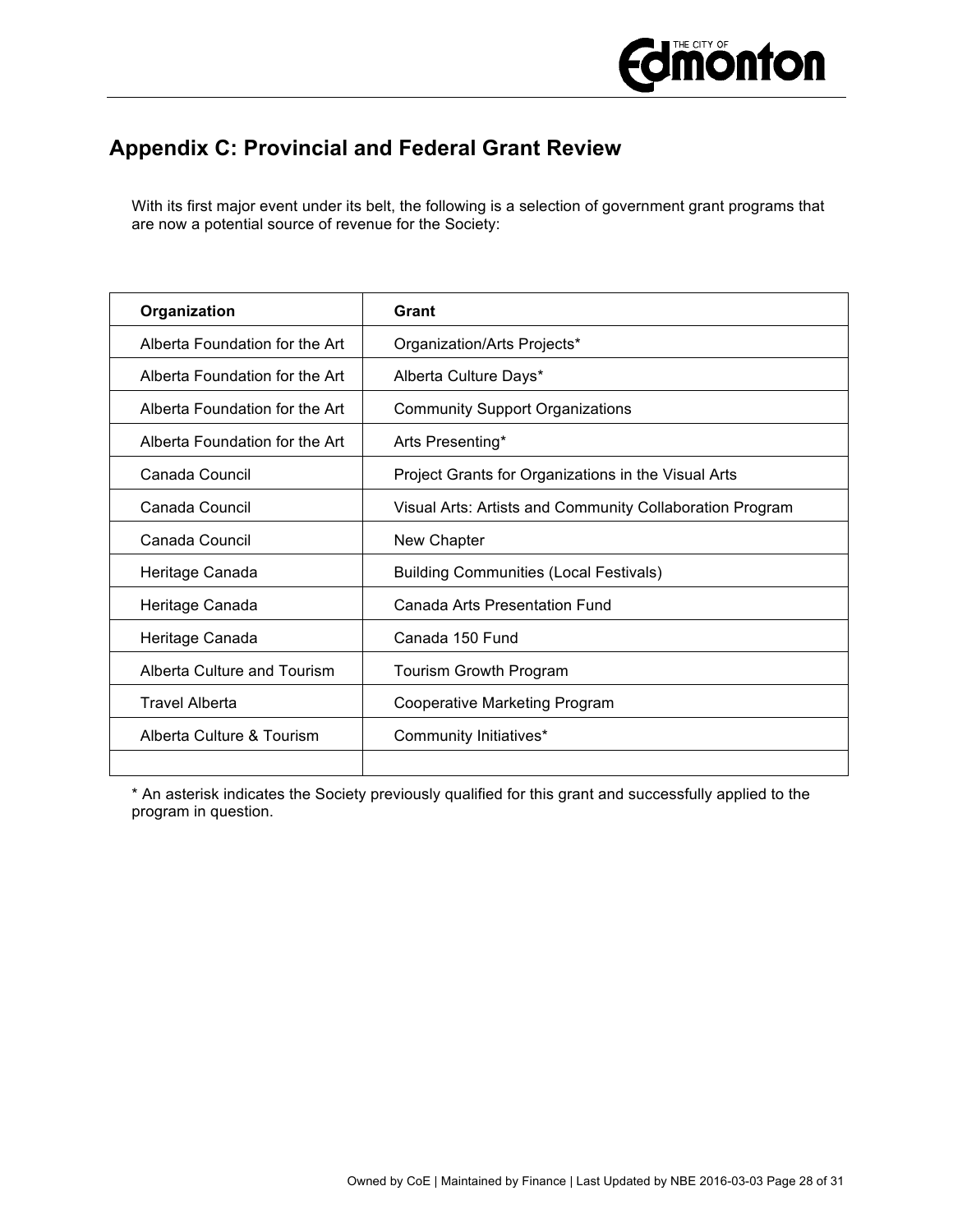

## **Appendix D Costs - Financial Measures (Initiative Name):**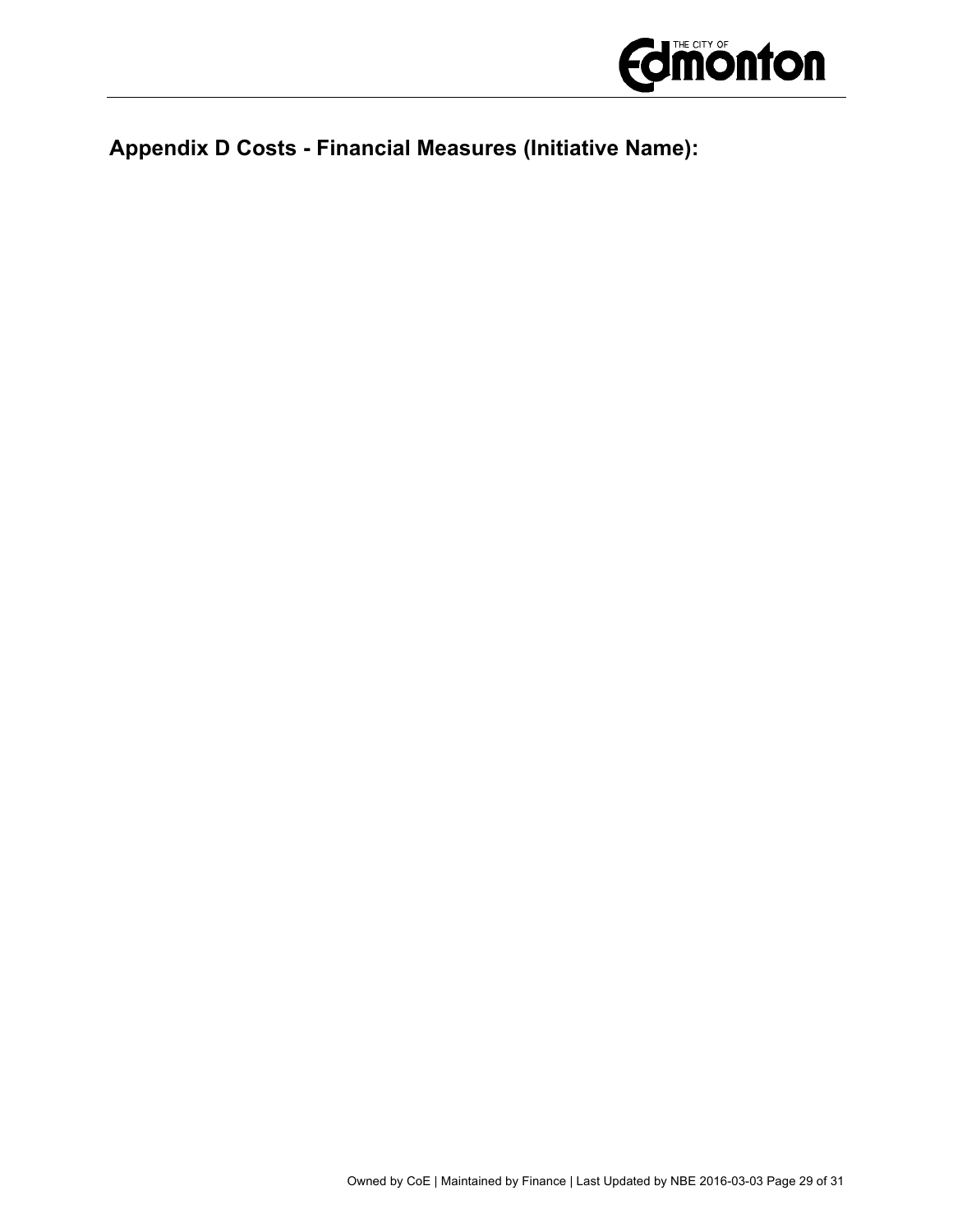

**Appendix E Key Risk(s) and Mitigating Strategy - Value Assessment Summary (Initiative Name):**